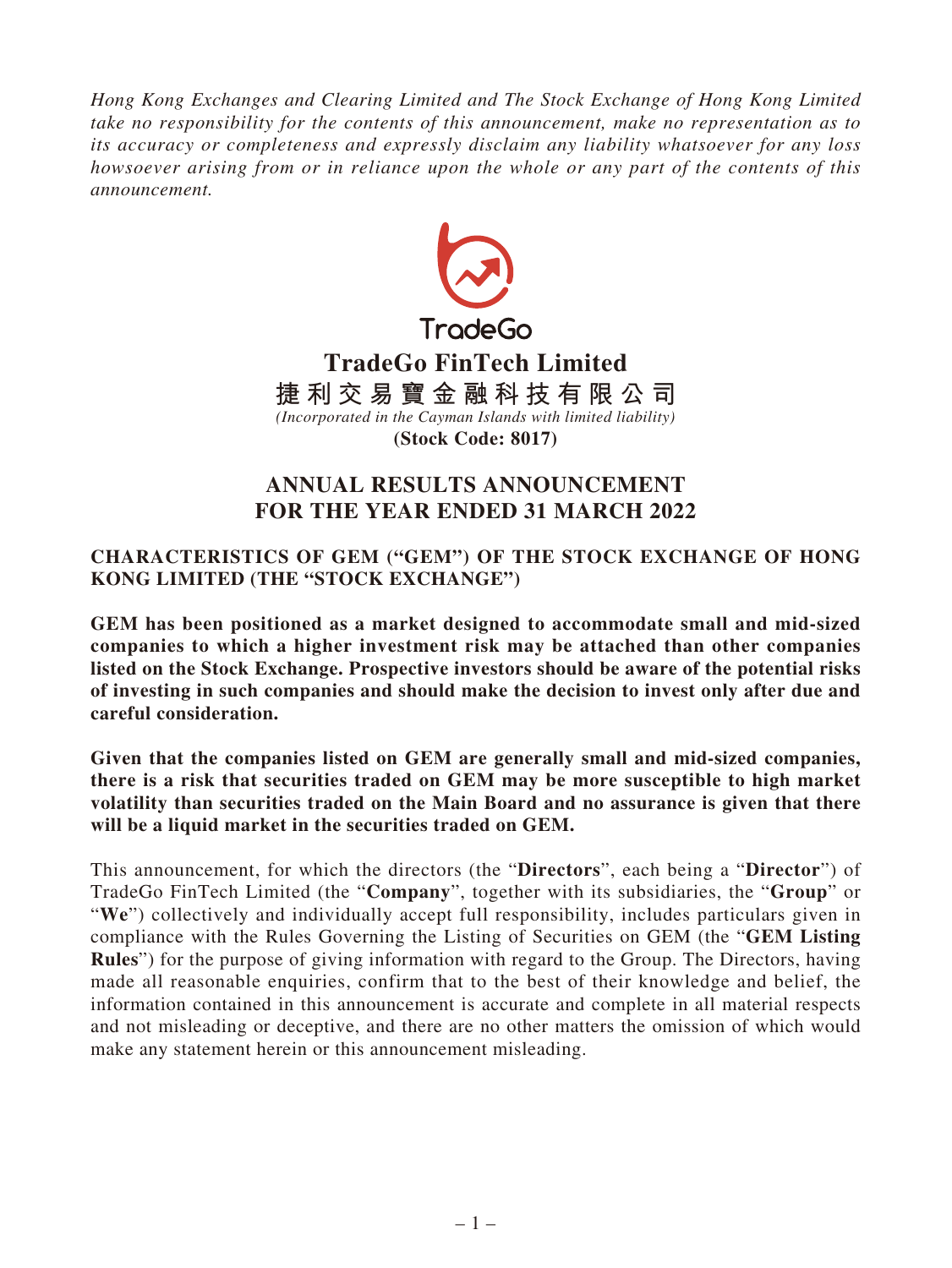# **HIGHLIGHTS**

Revenue for the Reporting Period amounted to HK\$82,280,828 (for the Corresponding Period: HK\$64,949,522), representing an increase of approximately HK\$17,331,306 or 26.7% as compared with the Corresponding Period.

Profit for the Reporting Period amounted to HK\$25,138,547 (for the Corresponding Period: profit of HK\$20,578,678) representing an increase of approximately HK\$4,559,869 or 22.2% as compared with that of the Corresponding Period.

Research and development expenses amounted to HK\$3,326,878 for the Reporting Period (for the Corresponding Period: HK\$5,387,141), representing a decrease of HK\$2,060,263 or approximately 38.2% as compared with that of the Corresponding Period.

Basic and diluted earnings per share was HK cents 4.41 and HK cents 4.39 for the Reporting period as to compared to basic and diluted earnings per share of HK cents 4.33 and HK cents 4.33 for the Corresponding period, representing a increase of 1.8% and 1.4% compared as compared with that of the Corresponding Period.

The number of registered users of the Group increased by approximately 110,448 or 19.5% to approximately 675,933 as at 31 March 2022 (approximately 565,485 as at 31 March 2021).

The Board does not recommend the payment of any final dividend for the Reporting Period.

# **ANNUAL RESULTS**

The board of Directors (the "**Board**") of the Company is pleased to announce the consolidated results of the Group for the year ended 31 March 2022 (the "**Reporting Period**"), together with the comparative figures for the year ended 31 March 2021 (the "**Corresponding Period**"). All amounts set out in this announcement are expressed in HK\$ unless otherwise indicated.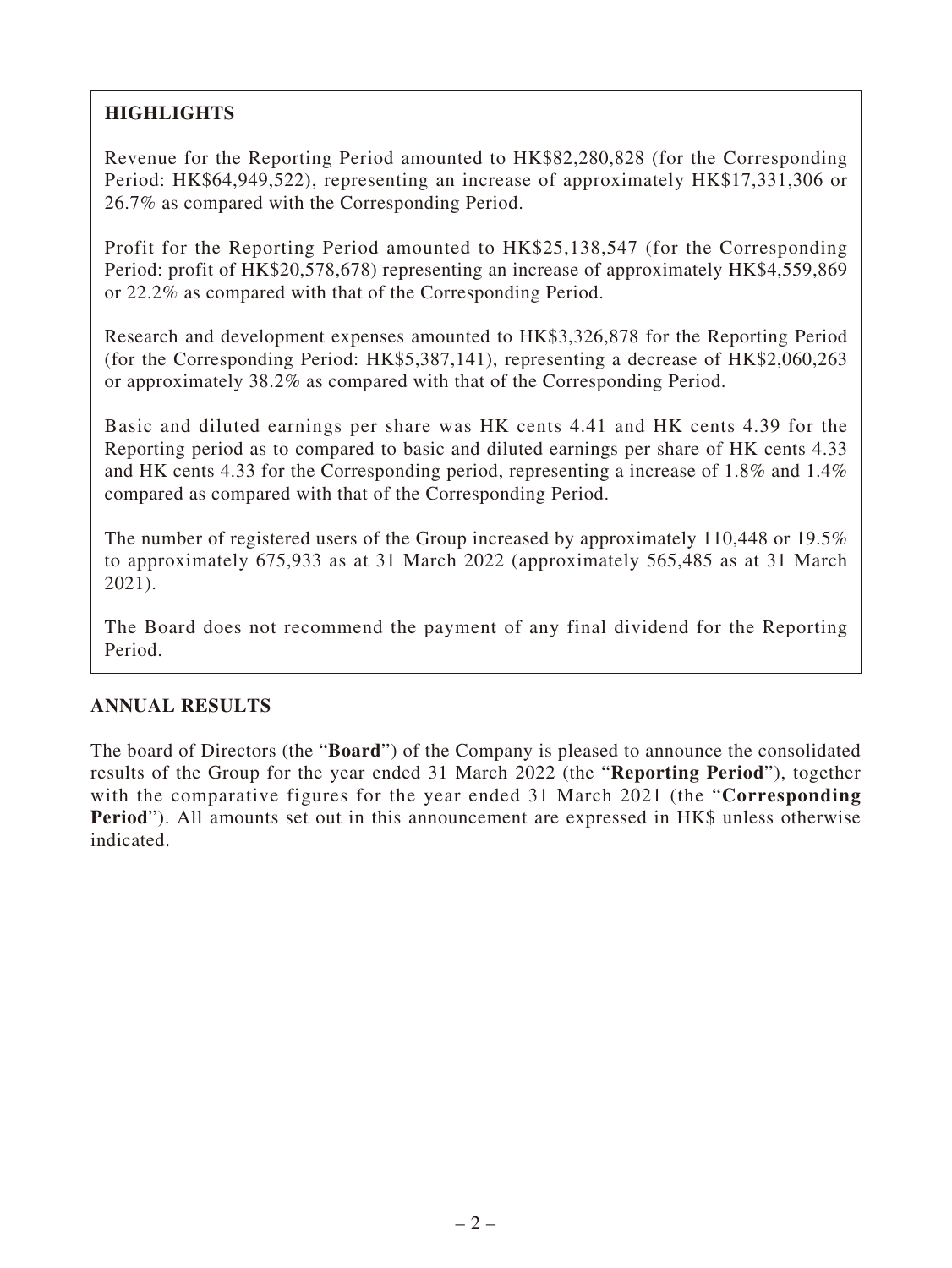# **CONSOLIDATED STATEMENT OF PROFIT OR LOSS AND OTHER COMPREHENSIVE INCOME**

|                                                                                                                                                        |                  | For the year ended 31 March |                |
|--------------------------------------------------------------------------------------------------------------------------------------------------------|------------------|-----------------------------|----------------|
|                                                                                                                                                        |                  | 2022                        | 2021           |
|                                                                                                                                                        | <b>Notes</b>     | HK\$                        | HK\$           |
| <b>Revenue</b>                                                                                                                                         | $\mathfrak{Z}$   | 82,280,828                  | 64,949,522     |
| Direct costs                                                                                                                                           |                  | (13,606,678)                | (11,907,023)   |
| Other gains and losses, net                                                                                                                            | $\overline{4}$   | (3,248,765)                 | 1,827,320      |
| Staff costs                                                                                                                                            |                  | (19, 875, 452)              | (17, 717, 233) |
| Depreciation and amortisation                                                                                                                          |                  | (11, 039, 610)              | (8,045,044)    |
| Selling, general and administrative expenses                                                                                                           |                  | (9, 115, 438)               | (6,937,358)    |
| Finance cost                                                                                                                                           | 5                | (470, 604)                  | (132, 121)     |
| Impairment losses reversed (recognised) on                                                                                                             |                  |                             |                |
| financial assets                                                                                                                                       | 7                | 151,990                     | (125, 854)     |
| <b>Profit before taxation</b>                                                                                                                          |                  | 25,076,271                  | 21,912,209     |
| Income tax credit (expenses)                                                                                                                           | 6                | 62,276                      | (1,333,531)    |
| Profit for the year                                                                                                                                    | $\boldsymbol{7}$ | 25, 138, 547                | 20,578,678     |
| Other comprehensive income<br>Item that may be reclassified subsequently to<br><i>profit or loss:</i><br>Exchange difference arising on translation of |                  |                             |                |
| foreign operations                                                                                                                                     |                  | 3,011,538                   | 3,541,202      |
| Total comprehensive income for the year                                                                                                                |                  | 28,150,085                  | 24,119,880     |
| Profit (loss) for the year attributable to:                                                                                                            |                  |                             |                |
| - Owners of the Company<br>- Non-controlling interests                                                                                                 |                  | 25,259,615<br>(121,068)     | 20,578,678     |
|                                                                                                                                                        |                  | 25, 138, 547                | 20,578,678     |
|                                                                                                                                                        |                  |                             |                |
| Total comprehensive income (expense) for<br>the year attributable to:                                                                                  |                  |                             |                |
| - Owners of the Company                                                                                                                                |                  | 28,273,149                  | 24,119,880     |
| - Non-controlling interests                                                                                                                            |                  | (123,064)                   |                |
|                                                                                                                                                        |                  | 28,150,085                  | 24,119,880     |
|                                                                                                                                                        |                  |                             |                |
| <b>Earnings per share</b><br>Basic (HK cents)                                                                                                          | 9                | 4.41                        | 4.33           |
|                                                                                                                                                        |                  |                             |                |
| Diluted (HK cents)                                                                                                                                     | 9                | 4.39                        | 4.33           |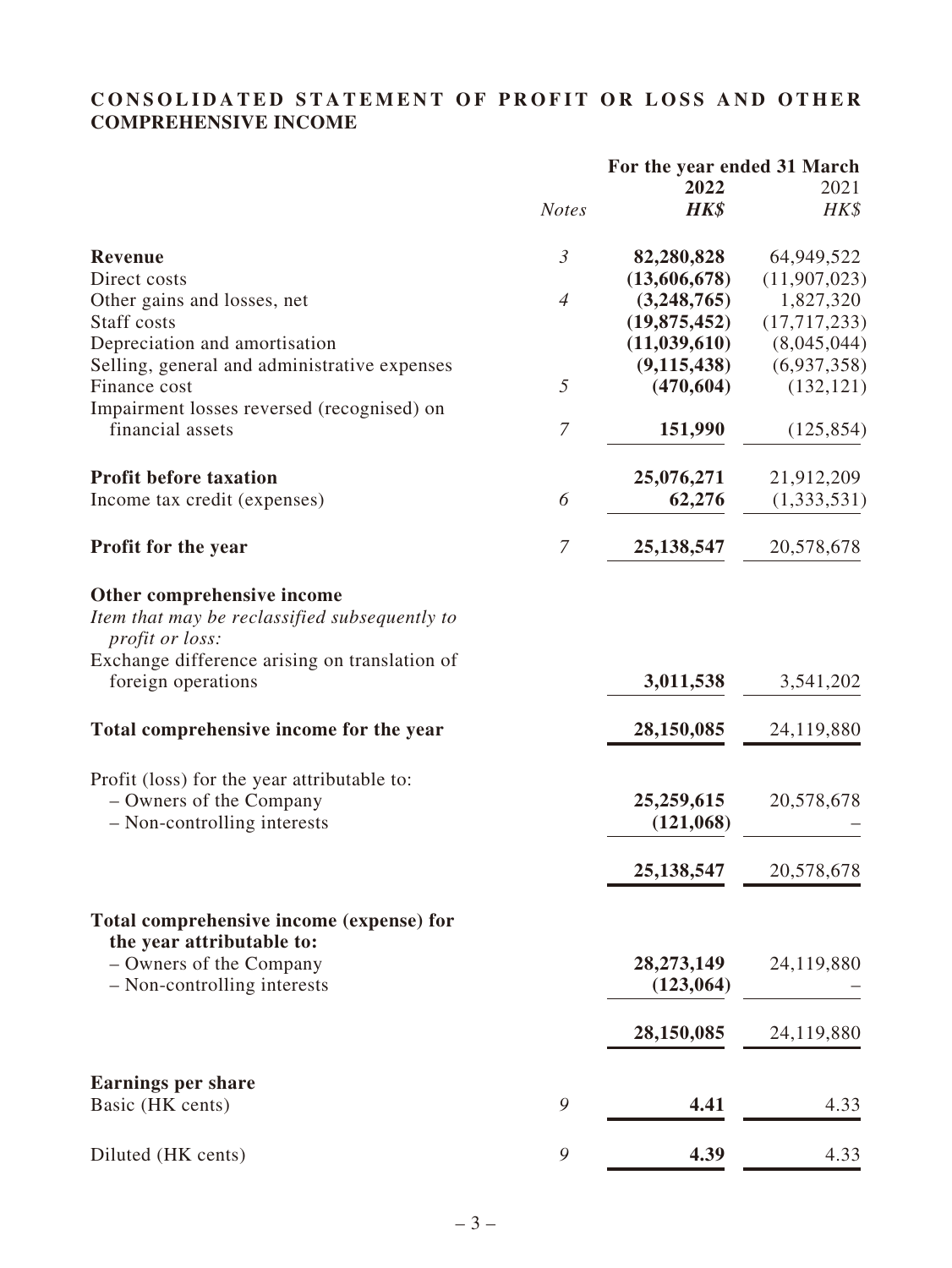# **CONSOLIDATED STATEMENT OF FINANCIAL POSITION**

|                                                       |              | At 31 March   |            |
|-------------------------------------------------------|--------------|---------------|------------|
|                                                       |              | 2022          | 2021       |
|                                                       | <b>Notes</b> | HK\$          | HK\$       |
| <b>Non-current assets</b>                             |              |               |            |
| Property, plant and equipment                         |              | 2,678,139     | 661,430    |
| Intangible assets                                     |              | 19,002,723    | 15,129,796 |
| Right-of-use assets                                   |              | 13,163,237    | 1,700,350  |
| Deferred tax assets                                   |              | 14,111        | 1,091,041  |
|                                                       |              |               |            |
|                                                       |              | 34,858,210    | 18,582,617 |
| <b>Current assets</b>                                 |              |               |            |
| Trade and other receivables                           | 10           | 17,351,209    | 7,239,074  |
| Amount due from a fellow subsidiary                   |              | 246,265       | 167,765    |
| Financial assets at fair value through profit or loss |              | 5,714,515     | 6,599,324  |
| Income tax recoverable                                |              | 1,342,770     | 1,314,534  |
| Cash and cash equivalents                             |              | 155,221,382   | 73,721,534 |
|                                                       |              |               |            |
|                                                       |              | 179,876,141   | 89,042,231 |
| <b>Current liabilities</b>                            |              |               |            |
| Trade and other payables and contract liabilities     | 11           | 36,710,550    | 19,605,814 |
| Lease liabilities                                     |              | 2,317,772     | 1,862,981  |
|                                                       |              |               |            |
| Dividend payable                                      |              | 19,020,000    |            |
| Tax payable                                           |              | 1,408,237     | 3,302,417  |
|                                                       |              | 59,456,559    | 24,771,212 |
|                                                       |              |               |            |
| <b>Net current assets</b>                             |              | 120,419,582   | 64,271,019 |
| <b>Total assets less current liabilities</b>          |              | 155,277,792   | 82,853,636 |
|                                                       |              |               |            |
| <b>Non-current liability</b>                          |              |               |            |
| Lease liabilities                                     |              | 11,578,584    |            |
| <b>Net assets</b>                                     |              | 143,699,208   | 82,853,636 |
|                                                       |              |               |            |
| <b>Capital and reserves</b>                           |              |               |            |
| Share capital                                         |              | 6,000,000     | 4,750,000  |
| Reserves                                              |              | 134, 122, 372 | 78,103,636 |
| Equity attributable to owners of the Company          |              | 140,122,372   | 82,853,636 |
| Non-controlling interests                             |              | 3,576,836     |            |
|                                                       |              |               |            |
| <b>Total equity</b>                                   |              | 143,699,208   | 82,853,636 |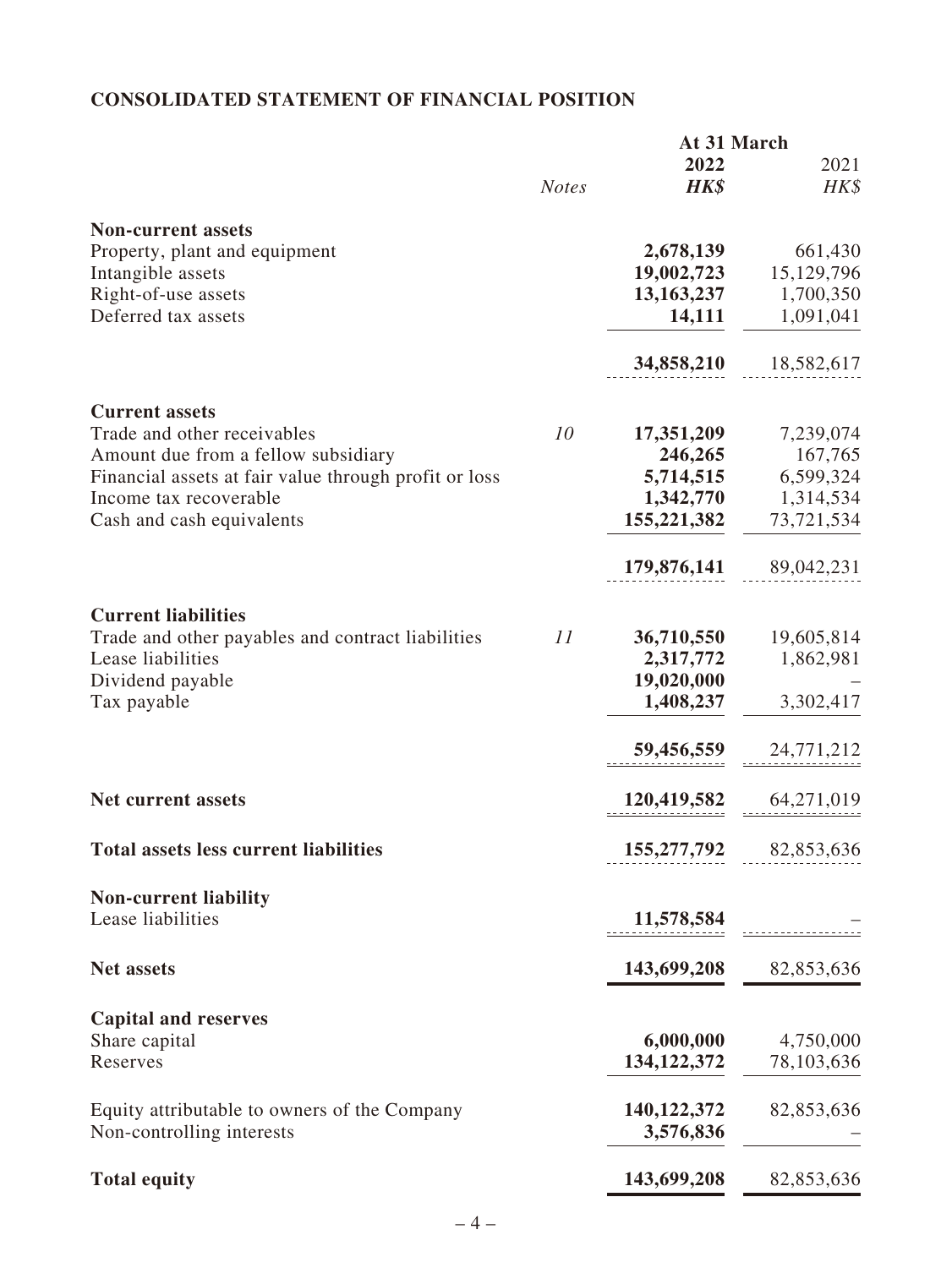## **NOTES TO THE CONSOLIDATED FINANCIAL STATEMENTS**

*(expressed in Hong Kong dollars unless otherwise indicated)*

#### **1. GENERAL INFORMATION**

TradeGo FinTech Limited (the "**Company**") was incorporated in the Cayman Islands on 15 June 2017 as an exempted company with limited liability under the Companies Law of the Cayman Islands. Its ultimate controlling party is Mr. Liu Yong. The shares of the Company have been listed on GEM of The Stock Exchange of Hong Kong Limited since 28 September 2018.

#### **2. BASIS OF PREPARATION AND ACCOUNTING POLICIES**

Other than those subsidiaries established in the PRC whose functional currency is Renminbi ("**RMB**"), the functional currency of the Company and other subsidiaries is Hong Kong dollars ("**HK\$**"). For the purpose of presenting the consolidated financial statements, the Company and its subsidiaries (hereinafter collectively referred to as the "**Group**") adopted HK\$ as its presentation currency.

The consolidated financial statements have been prepared in accordance with all applicable Hong Kong Financial Reporting Standards ("**HKFRSs**") issued by the Hong Kong Institute of Certified Public Accountants (the "**HKICPA**"). In addition, the consolidated financial statements include applicable disclosures required by the Rules Governing the Listing of Securities on GEM of The Stock Exchange of Hong Kong Limited and by the Hong Kong Companies Ordinance.

The consolidated financial statements have been prepared on the historical cost basis except for certain financial instruments that are measured at fair values, at the end of each reporting period.

Historical cost is generally based on the fair value of the consideration given in exchange for goods and services.

In the current year, the Group has applied, for its first time, the following amendments to HKFRSs issued by the HKICPA which are effective for the Group's financial year beginning 1 April 2021:

| Amendment to HKFRS 16                    | Covid-19 Related Rent Concessions        |
|------------------------------------------|------------------------------------------|
| Amendment to HKFRS 16                    | Covid-19 Related Rent Concessions beyond |
|                                          | 30 June 2021                             |
| Amendments to HKFRS 9, HKAS 39, HKFRS 7, | Interest Rate Benchmark Reform – Phase 2 |
| HKFRS 4 and HKFRS 16                     |                                          |

The application of the Amendments to HKFRSs in the current year has had no material effect on the Group's financial performance and positions for the current and prior periods and/or on the disclosures set out in these consolidated financial statements.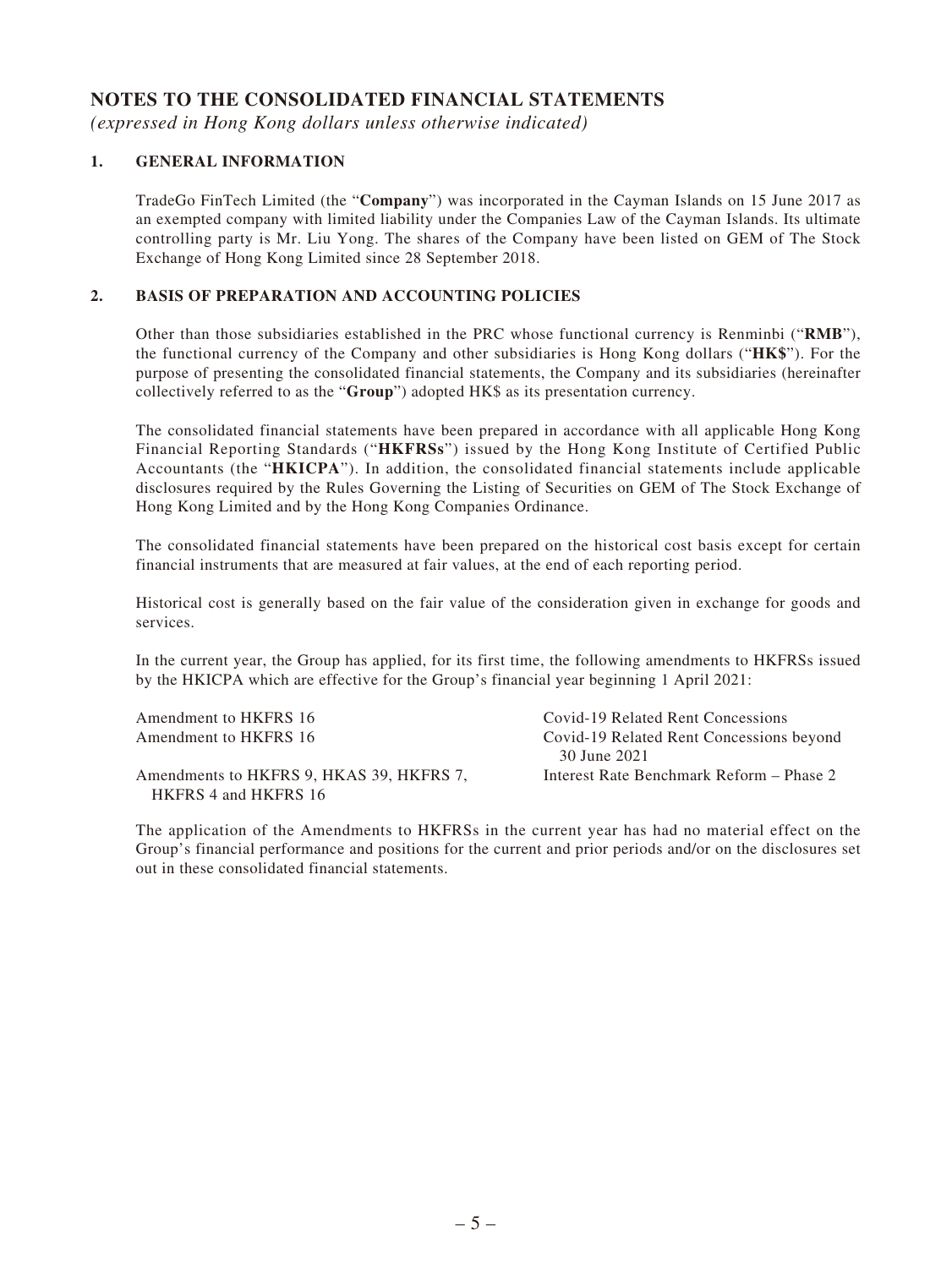#### **New and amendments to HKFRSs issued but not yet effective**

The Group has not early applied the following new and amendments to HKFRSs that have been issued but are not yet effective.

| <b>HKFRS 17</b>                                                | Insurance Contracts and related Amendments <sup>2</sup>                                                                                                                                                                                                                          |
|----------------------------------------------------------------|----------------------------------------------------------------------------------------------------------------------------------------------------------------------------------------------------------------------------------------------------------------------------------|
| Amendments to HKFRS 3                                          | Reference to Conceptual Framework <sup>1</sup>                                                                                                                                                                                                                                   |
| Amendments to HKFRS 10<br>and HKAS 28                          | Sale or Contribution of Assets between an Investor and its<br>Associate or Joint Venture <sup>3</sup>                                                                                                                                                                            |
| Amendments to HKAS 1                                           | Classification of Liabilities as Current or Non-current and the<br>related amendments to Hong Kong Interpretation 5 (2020)<br>Presentation of Financial Statements - Classification by the<br>Borrower of a Term Loan that Contains a Repayment on<br>Demand Clause <sup>2</sup> |
| Amendments to HKAS 1 and<br><b>HKFRS</b> Practice Statements 2 | Disclosure of Accounting Policies <sup>2</sup>                                                                                                                                                                                                                                   |
| Amendments to HKAS 8                                           | Definition of Accounting Estimates <sup>2</sup>                                                                                                                                                                                                                                  |
| Amendments to HKAS 12                                          | Deferred Tax related to Assets and Liabilities arising from a<br>Single Transaction <sup>2</sup>                                                                                                                                                                                 |
| Amendments to HKAS 16                                          | Property, Plant and Equipment: Proceeds before Intended Use <sup>1</sup>                                                                                                                                                                                                         |
| Amendments to HKAS 37                                          | Onerous Contracts – Cost of Fulfilling a Contract <sup>1</sup>                                                                                                                                                                                                                   |
| Amendment to HKFRSs                                            | Annual Improvements to IFRSs 2018-2020 cycle <sup>1</sup>                                                                                                                                                                                                                        |

1 Effective for annual periods beginning on or after 1 January 2022

2 Effective for annual periods beginning on or after 1 January 2023

3 Effective for annual periods beginning on or after a date to be determined

The directors of the Company anticipate that, the application of the new and amendments to HKFRSs will have no material impact on the results and the financial position of the Group.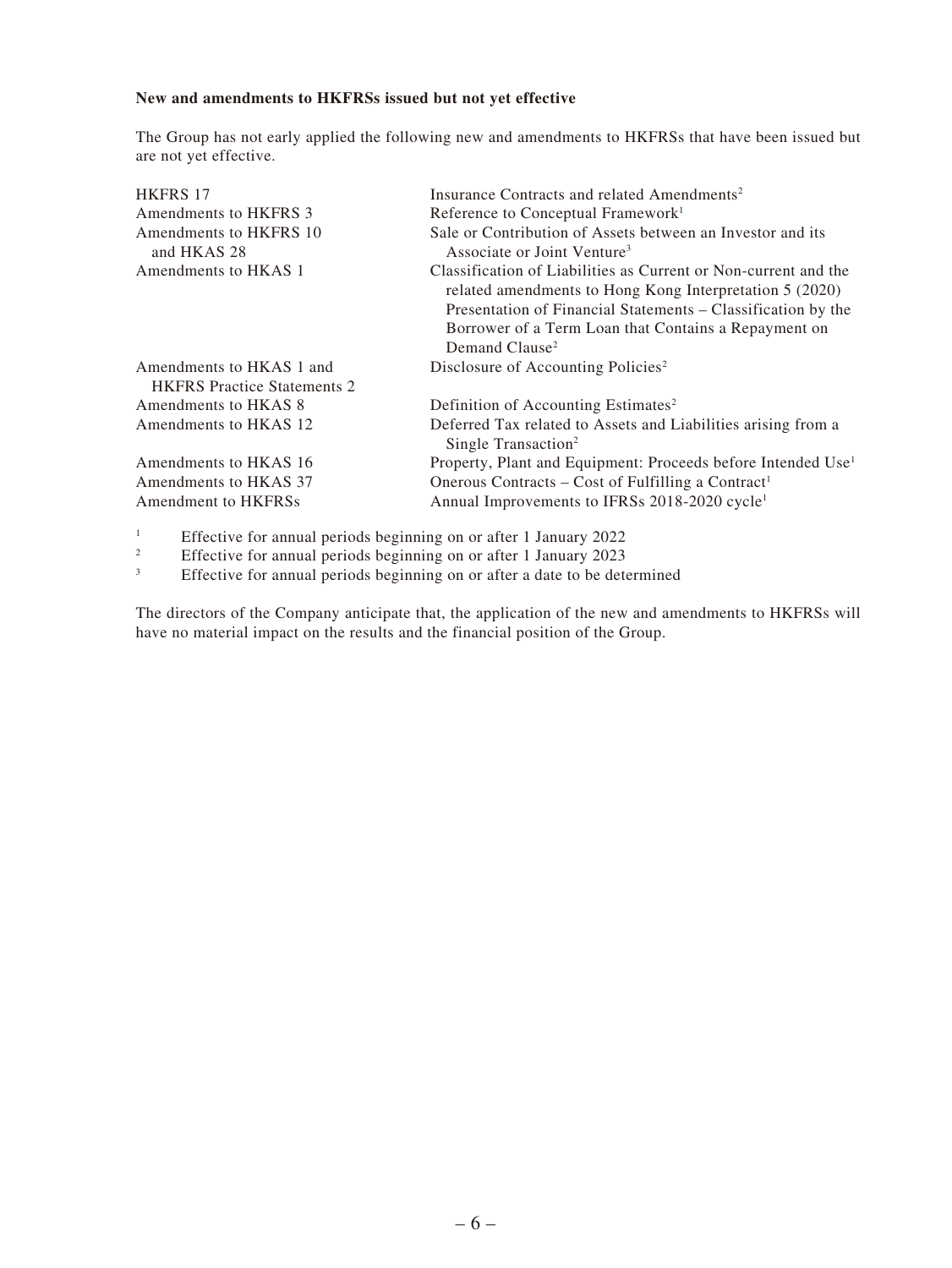#### **3. REVENUE AND SEGMENT INFORMATION**

#### **Revenue**

The principal activities of the Group are the provision of front office trading system services, market data services, SaaS services, hosting and cloud infrastructure services and other value added services to its customers.

An analysis of the Group's revenue for the year is as follows:

| 2022                                                                         | 2021       |
|------------------------------------------------------------------------------|------------|
| <b>HK\$</b>                                                                  | HK\$       |
| Revenue from contracts with customers within the scope of<br><b>HKFRS 15</b> |            |
| Disaggregated by major services lines                                        |            |
| - Front office trading system services<br>30,223,028                         | 23,569,280 |
| 14,027,999<br>- Market data services                                         | 14,427,485 |
| 26,228,647<br>$-$ SaaS services                                              | 19,032,935 |
| 4,678,353<br>- Hosting and cloud infrastructure services                     | 4,586,754  |
| - Other value added services<br>7,122,801                                    | 3,333,068  |
| 82,280,828                                                                   | 64,949,522 |
| Disaggregation of revenue by timing of recognition                           |            |
| 2022                                                                         | 2021       |
| <b>HK\$</b>                                                                  | HK\$       |
| 10,125,392<br>At a point in time                                             | 10,389,591 |
| Over time<br>72,155,436                                                      | 54,559,931 |
| Total revenue from contracts with customers<br>82,280,828                    | 64,949,522 |

The Group's customer base is diversified and includes no customer with whom transactions have exceeded 10% of the Group's revenue during the years ended 31 March 2022 and 2021.

#### **Segment information**

The Group has one reportable segment and the Group's chief operating decision maker, which has been identified as the executive directors of the Company, reviews the consolidated results of the Group for the purpose of resource allocation and performance assessment. Therefore, no additional reportable segment information has been presented.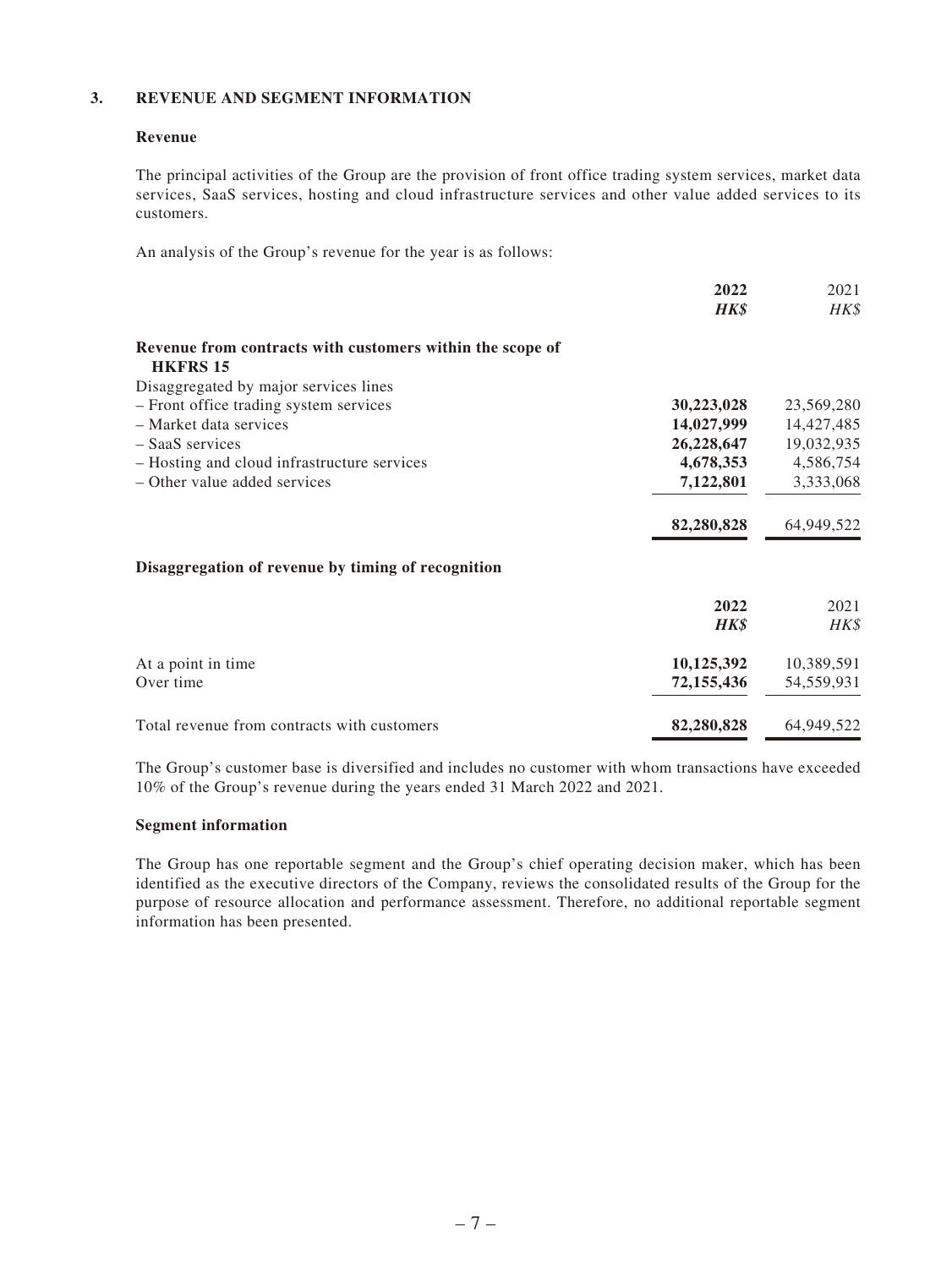The following table sets out information about the geographical location of (i) the Group's revenue from external customers and (ii) the Group's property, plant and equipment, right of use assets and intangible assets ("**specified non-current assets**"). The geographical location of customers is based on the location at which the service was provided. The geographical location of the specified non-current assets, is based on the physical locations of the operations to which they are allocated.

|                               | Revenue from external<br>customers during the years<br>ended 31 March |            | Specified non-current assets<br>as at 31 March |            |
|-------------------------------|-----------------------------------------------------------------------|------------|------------------------------------------------|------------|
|                               | 2022                                                                  | 2021       | 2022                                           | 2021       |
|                               | <b>HK\$</b>                                                           | HK\$       | <b>HK\$</b>                                    | HK\$       |
| Hong Kong (place of domicile) | 62,176,708                                                            | 52,696,253 | 34,685                                         | 231,274    |
| The PRC                       | 20, 104, 120                                                          | 12,253,269 | 34,809,414                                     | 17,260,302 |
|                               | 82,280,828                                                            | 64,949,522 | 34,844,099                                     | 17,491,576 |

#### **4. OTHER GAINS AND LOSSES, NET**

|                                                     | 2022<br><b>HK\$</b> | 2021<br>HK\$ |
|-----------------------------------------------------|---------------------|--------------|
| Net exchange (loss) gain                            | (80, 869)           | (856, 401)   |
| Government subsidy and grants <i>(note)</i>         | 809,515             | 598,319      |
| Interest income                                     | 1,978,217           | 861,894      |
| Loss on termination of leases                       | (297,502)           |              |
| Fair value gain (loss) on financial assets at FVTPL | (5,574,647)         | 1,211,394    |
| Sundry (expenses) income                            | (83, 479)           | 12,114       |
|                                                     | (3,248,765)         | 1,827,320    |

*Note:* During the years ended 31 March 2022 and 2021, the Group successfully applied for several funding support of HK\$809,515 (2021: HK\$436,994) from the municipal government of Shenzhen and Hong Kong. The purpose of the funding support is to encourage innovation by granting financial assistance to commercial entities whose research and development projects meet certain criteria.

In addition, during the year ended 31 March 2021, the Group recognised government grants of HK\$161,325 (2022: nil) in respect of COVID-19-related subsidies related to Employment Support Scheme provided by the Government of the Hong Kong Special Administrative Region under the Anti-Epidemic Fund.

There were no unfulfilled conditions and other contingencies attached to the receipts of these grants.

#### **5. FINANCE COST**

| 2022                                     | 2021    |
|------------------------------------------|---------|
| <b>HK\$</b>                              | HK\$    |
| Interest on lease liabilities<br>470.604 | 132,121 |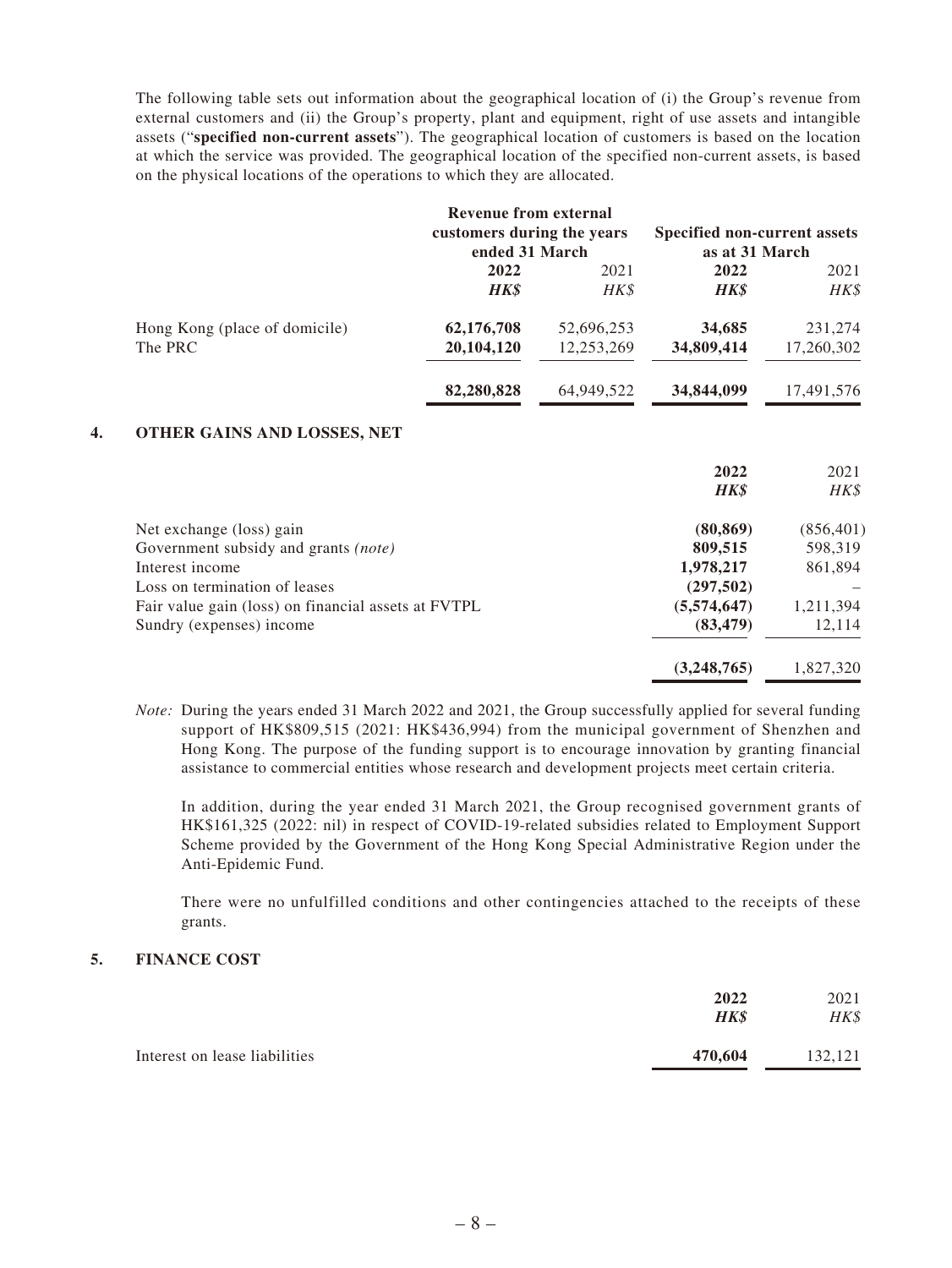#### **6. INCOME TAX (CREDIT) EXPENSES**

|                                                                                                    | 2022<br><b>HK\$</b> | 2021<br>HK\$ |
|----------------------------------------------------------------------------------------------------|---------------------|--------------|
| Current year taxation                                                                              |                     |              |
| Hong Kong Profits tax                                                                              |                     |              |
| Charge for the year                                                                                | 406,988             | 317,594      |
| PRC Enterprise Income Tax                                                                          |                     |              |
| Charge for the year                                                                                | 257,442             | 1,577,728    |
| Over-provision in prior years                                                                      | (1,822,713)         |              |
| Deferred taxation                                                                                  | 1,096,007           | (561,791)    |
|                                                                                                    | (62, 276)           | 1,333,531    |
| 7.<br><b>PROFIT FOR THE YEAR</b>                                                                   |                     |              |
| Profit for the year has been arrived at after charging (crediting):                                |                     |              |
|                                                                                                    | 2022                | 2021         |
|                                                                                                    | <b>HK\$</b>         | HK\$         |
| Staff costs                                                                                        |                     |              |
| - Salaries and other benefits                                                                      | 12,244,114          | 13,636,696   |
| - Retirement benefit scheme contributions                                                          | 424,385             | 474,719      |
| - Equity-settled share-based payments                                                              | 3,978,167           | 739,584      |
| Total staff costs (excluding directors' remuneration) (note $(i)$ )                                | 16,646,666          | 14,850,999   |
| Amortisation of intangible assets                                                                  | 8,809,346           | 6,166,079    |
| Depreciation of property, plant and equipment                                                      | 390,069             | 343,388      |
| Depreciation of right-of-use assets (note (ii))                                                    | 1,840,195           | 1,535,577    |
| Total depreciation and amortisation                                                                | 11,039,610          | 8,045,044    |
| Auditor's remuneration                                                                             | 640,000             | 600,000      |
| Research and development expenses recognised as an expense included in<br>staff costs (note (iii)) | 3,326,878           | 5,387,141    |

*Notes:*

- (i) The total staff costs for the year ended 31 March 2022 is HK\$27,446,128 (2021: HK\$21,600,977), of which HK\$10,799,462 (2021: HK\$6,749,978) is capitalised as development costs.
- (ii) The total depreciation of right-of-use assets for the year ended 31 March 2022 is HK\$3,044,363 (2021: HK\$2,175,984), of which HK\$1,204,168 (2021: HK\$640,407) is capitalised as development costs.
- (iii) The total research and development cost for the year ended 31 March 2022 is HK\$15,330,508 (2021: HK\$12,777,526), comprising staff costs and depreciation of right-of-use assets of HK\$14,126,340 and HK\$1,204,168 respectively, of which HK\$10,799,462 (2021: HK\$6,749,978) and HK\$1,204,168 (2021: HK\$640,407) respectively are capitalised as development costs.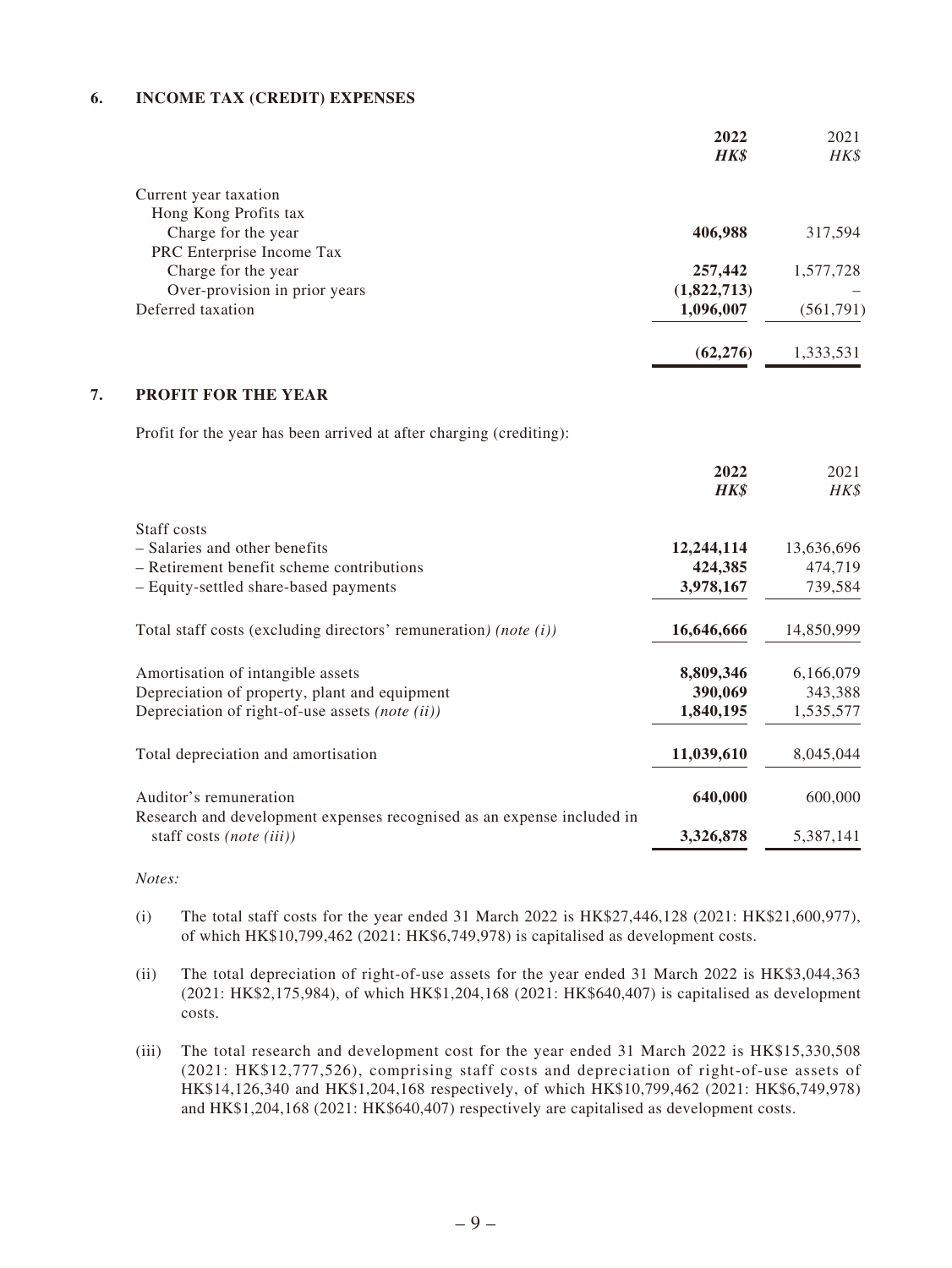#### **8. DIVIDENDS**

|                                                     | 2022        | 2021 |
|-----------------------------------------------------|-------------|------|
|                                                     | <b>HK\$</b> | HK\$ |
| Dividends for shareholders of the                   |             |      |
| Company recognised as distribution during the year: |             |      |
| 2022 Special dividends (HK3.17 cents per share)     | 19,020,000  |      |

Other than the above, no dividend was paid or proposed for shareholders of the Company during the years ended 31 March 2022 and 2021, nor has any dividend been proposed since the end of the reporting period.

#### **9. EARNINGS PER SHARE**

The calculation of the basic earnings per share is based on the profit for the year attributable to equity shareholders of the Company of HK\$25,259,615 (2021: HK\$20,578,678), and the weighted average number of ordinary shares of 572,876,712 (2021: 475,000,000) in issue, taking into consideration of the effect of the shares held for the Share Award Scheme.

|                                                                                                | 2022<br><b>HK\$</b>     | 2021<br>HK\$ |
|------------------------------------------------------------------------------------------------|-------------------------|--------------|
| Profit attributable to ordinary equity shareholders of the Company                             | 25,259,615              | 20,578,678   |
|                                                                                                | <b>Number of shares</b> |              |
|                                                                                                | 2022                    | 2021         |
| Number of shares                                                                               |                         |              |
| Weighted average number of shares in issue used<br>in the basic earnings per share calculation | 572,876,712             | 475,000,000  |
| Effect of dilutive potential ordinary shares:                                                  |                         |              |
| Share awards                                                                                   | 2,938,527               |              |
| Weighted average number of shares during the year used                                         |                         |              |
| in the diluted earnings per share calculation                                                  | 575,815,239             | 475,000,000  |

For the year ended 31 March 2021, diluted earnings per share are calculated on the same basis as basic earnings per share, as the exercise price of the share awards was higher than the average market price for the year.

#### **10. TRADE AND OTHER RECEIVABLES**

| 2022<br><b>HK\$</b> | 2021<br>HK\$ |
|---------------------|--------------|
| 1,736,936           | 3,669,586    |
| 11,313,250          |              |
| 1,210,319           | 856,990      |
| 14,260,505          | 4,526,576    |
| 3,090,704           | 2,712,498    |
| 17,351,209          | 7,239,074    |
|                     |              |

The Group does not hold any collateral over these balances.

As at 31 March 2022, the gross amount of trade receivables arising from contracts with customers amounted to HK\$1,933,297 (2021: HK\$4,017,937).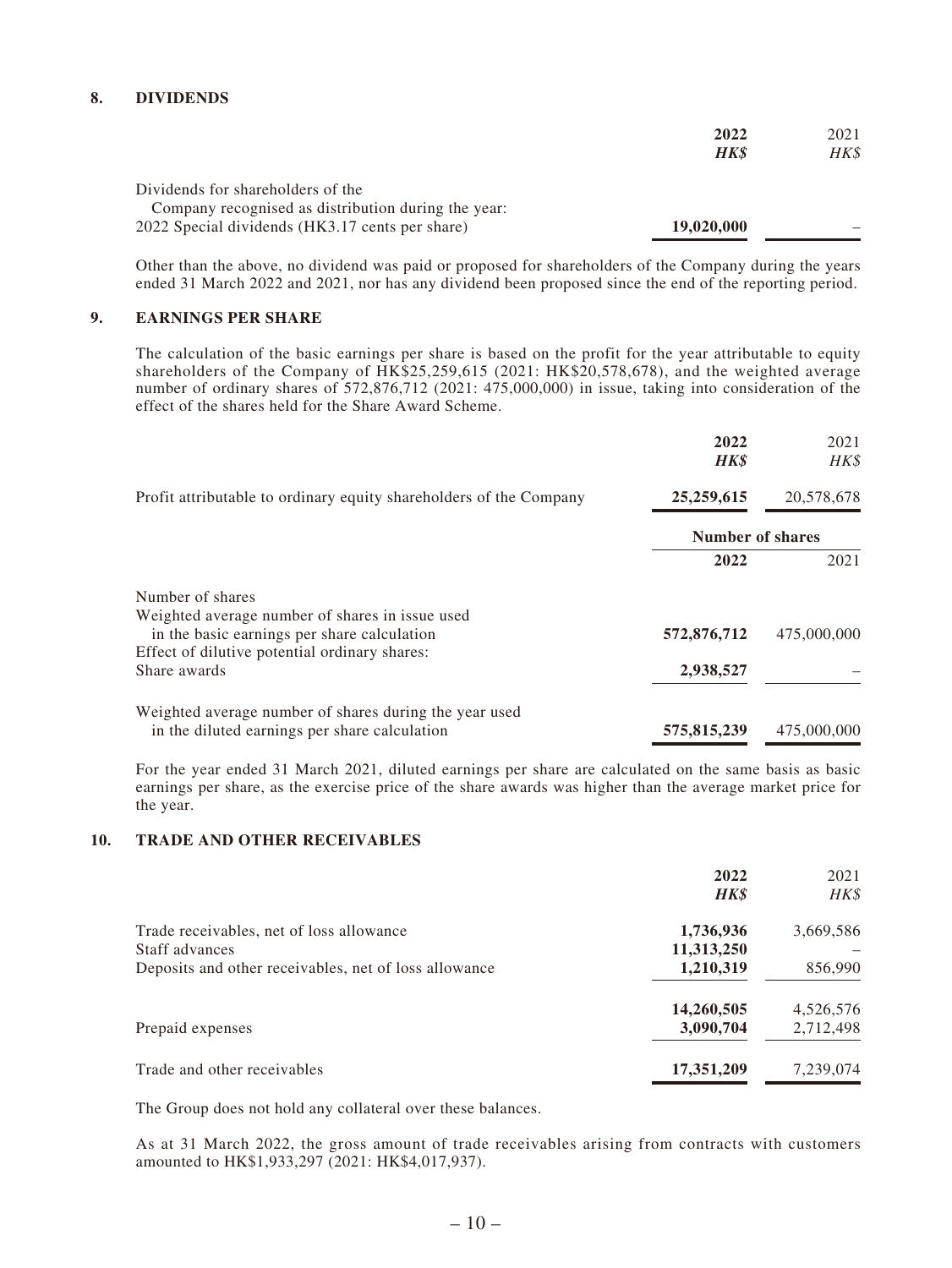#### **Ageing analysis of trade receivables**

As of the end of the reporting period, the ageing analysis of trade receivables based on invoice date which approximates the respective revenue recognition date, and net of loss allowance, is as follows:

|                | 2022<br><b>HK\$</b> | 2021<br>HK\$ |
|----------------|---------------------|--------------|
| Within 1 month | 1,000,710           | 1,910,781    |
| 1 to 3 months  | 725,227             | 1,306,398    |
| 3 to 6 months  | 10,999              | 322,118      |
| Over 6 months  |                     | 130,289      |
|                | 1,736,936           | 3,669,586    |

The average credit period granted to trade customers ranges from 0 to 30 days.

#### **11. TRADE AND OTHER PAYABLES AND CONTRACT LIABILITIES**

|                                        | 2022<br><b>HK\$</b> | 2021<br>HK\$ |
|----------------------------------------|---------------------|--------------|
| Trade payables                         | 1,349,752           | 1,337,837    |
| Contract liabilities                   | 28,057,519          | 11,964,959   |
| Other payables and accrued liabilities | 7,303,279           | 6,303,018    |
|                                        | 36,710,550          | 19,605,814   |

All trade and other payables were expected to be settled within one year or are repayable on demand.

#### **(a) An ageing analysis of trade payables based on the invoice date is as follows:**

|                | 2022<br>HK\$ | 2021<br>HK\$ |
|----------------|--------------|--------------|
| Within 1 month | 779,679      | 744,027      |
| 1 to 2 months  | 527,739      | 593,810      |
| Over 3 months  | 42,334       |              |
|                | 1,349,752    | 1,337,837    |

#### **(b) Contract liabilities**

For certain front office trading system services, the Group normally requires advance payment from the customers prior to provision of the services. When the Group receives such advance before commencement of providing the services this will give rise to contract liabilities.

Significant changes in contract liabilities balances during the current year are as follows:

|                                                                  | 2022           | 2021        |
|------------------------------------------------------------------|----------------|-------------|
|                                                                  | <b>HK\$</b>    | HK\$        |
| Revenue recognised that was included in the contract liabilities |                |             |
| at the beginning of the year                                     | (11, 964, 959) | (8,565,758) |
| Increase due to cash received, excluding amounts recognised      |                |             |
| as revenue during the year                                       | 28,057,519     | 11,964,959  |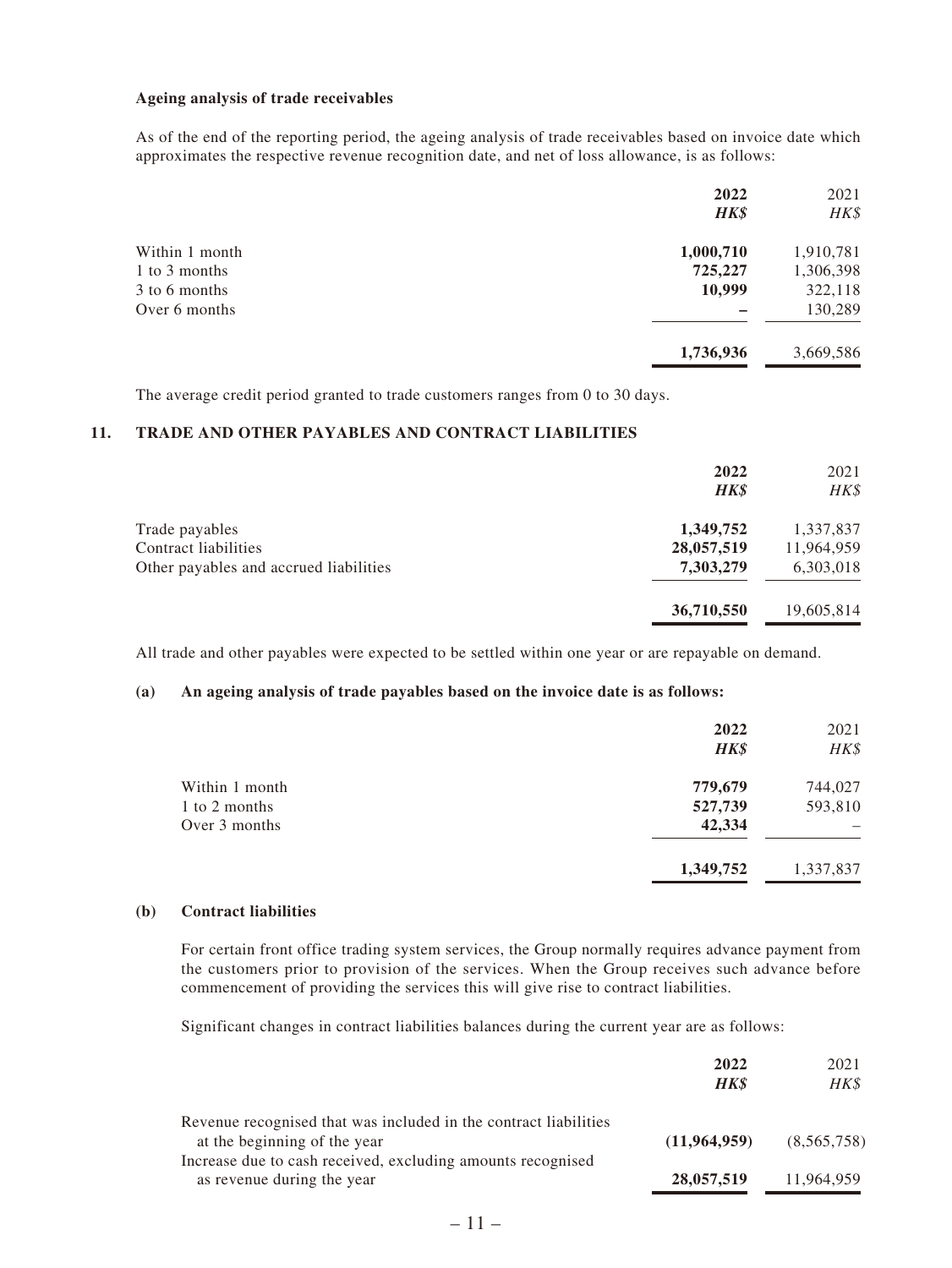## **MANAGEMENT DISCUSSION AND ANALYSIS**

## **BUSINESS REVIEW**

The Group provides cloud-based market and trading integrated terminal products and system services for Hong Kong brokerage firms, and has a leading market position in providing frontoffice trading system services and market data services for Hong Kong brokerage firms. We mainly serve Hong Kong brokerage firms<sup>Note 1</sup> and their clients. The Group's Hong Kong brokerage firm customers are all Category  $B^{Note 2}$  and Category  $C^{Note 3}$  Exchange Participants<sup>Note 4</sup>. The Group's integrated securities trading platform services mainly consist of (1) front-office trading system services; (2) market data services; (3) hosting and cloud infrastructure services; (4) SaaS services; and (5) other value added services.

Leveraging the proprietary software developed, improved and enhanced by years, the Group becomes a market leader in providing front-office trading system services and market data services to Hong Kong brokerage firms through an integrated platform based on cloud services. As more and more Hong Kong brokerage firms choose our system and terminal products, more and more individual investors also use our applications through the terminal device.

During the Reporting Period, the total revenue of the Group increased by HK\$17,331,306 or 26.7% to HK\$82,280,828 (for the Corresponding Period: HK\$64,949,522). Net profit for the Reporting Period increased by HK\$4,559,869 or 22.2% to HK\$25,138,547 (for the Corresponding Period: profit of HK\$20,578,678).

The Group's TradeGo series terminal applications are market and trading integrated terminal products. Users can receive market quotations, information and data, and trade shares by the terminal applications through their accounts in brokerage firms. The users are mainly trading users who have securities accounts in Hong Kong brokerage firms, including institutional investors and individual investors. The number of registered users of the Group increased by approximately 110,448 or 19.5% to approximately 675,933 as at 31 March 2022 (approximately 565,485 as at 31 March 2021).

- *Note 1:* Corporations licensed under the Securities and Futures Ordinance (Chapter 571 of the Laws of Hong Kong) (the "**SFO**") to conduct brokerage activities with type 1 licence (dealing in securities).
- *Note 2:* The 15th to 65th Exchange Participants by market turnover.
- *Note 3*: Stockbrokers, being Exchange Participants in the market, except for the 14 largest Exchange Participants by market turnover and Category B Exchange Participants.
- *Note 4:* A person or an institution which, in accordance with the requirements of the Stock Exchange, or whose name is entered in a register kept by the Stock Exchange as a person or an institution which, may trade through the Stock Exchange.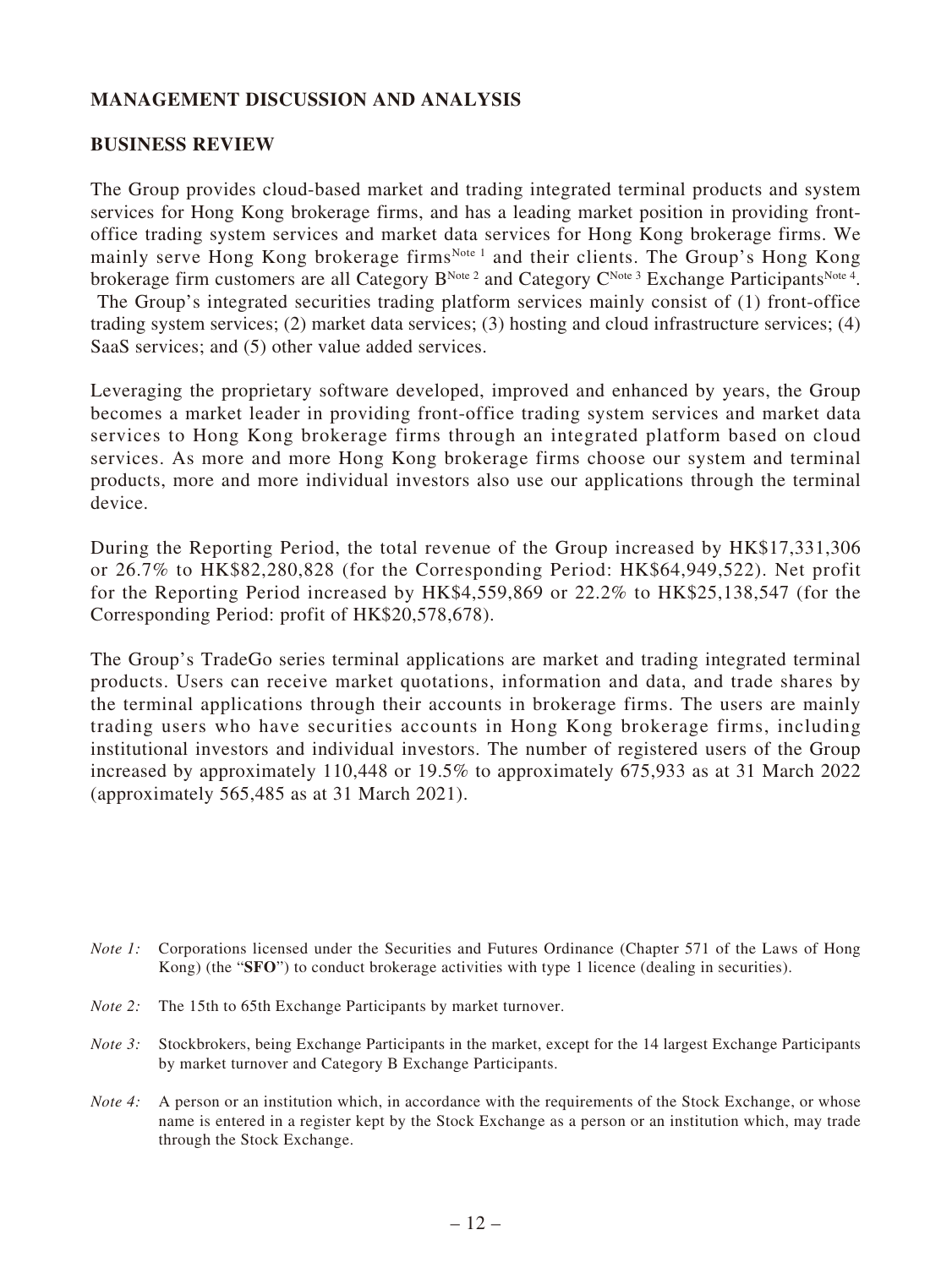The Group has provided cloud-based market and trading integrated terminal products and system services to around 153 brokerage clients to improve their operational efficiency through a variety of our products. During the Reporting Period, the Group signed the new front-office trading system services contracts with 11 Hong Kong brokerage firms and a total of 89 Hong Kong brokerage firms are using our front-office trading system, resulting in a 28.2% increase, in related revenue to HK\$30,223,028 (Corresponding Period: approximately HK\$23,569,280). The revenue of trading system services accounted for 36.8% of the Group's total revenue during the Reporting Period (Corresponding Period: approximately 36.3%).

During the Reporting Period, the overall revenue of SaaS services increased by 37.8% to HK\$26,228,647 (for the Corresponding Period: HK\$19,032,935) attribute to the increase in the number of institutional customers and individual users. SaaS service revenue accounted for 31.9% of the Group's total revenue during the Reporting Period (for the Corresponding Period: approximately 29.3%).

During the Reporting Period, research and development (the "**R&D**") expenses amounted to HK\$3,326,878 for the Reporting Period (for the Corresponding Period: HK\$5,387,141), representing a decrease of HK\$2,060,263 or approximately 38.2% as compared with that of the Corresponding Period.

During the Reporting Period, the Group relocated its office in Shenzhen from NanShan District to Qianhai District, mainly to take advantage of the location, business facilities, commercial facilities and preferential policies for technology company provided by the Guangdong-Hong Kong-Macao Greater Bay Area (the "**Greater Bay Area**"). We believe that the more we integrated into Greater Bay Area, the better for us to introduce talents, expand our R&D center, and support our long-term development.

# **OUTLOOK AND PROSPECTS**

The Stock Exchange implemented a number of amendments to the Listing Rules that have attracted more and more companies to initial public offering (the "**IPO**") in HKEx and attracted more and more institutional investors and individual investors to participate in the Hong Kong IPO market. During the Reporting Period, the Group and Frost & Sullivan set up Sullivan TradeGo (Shenzhen) Cloud Technology Limited in Qianhai, Shenzhen, which will provide visual data services to listed companies of Hong Kong.

During the Reporting Period, the Group launched a marketing campaign for FullTick datafeeds of Hong Kong securities. We have established an independent department to promote this data product of HKEx. In addition to the real-time data feed of Hong Kong and US securities market, our AiPO data, China-Hong Kong Stock Connect and many other featured data products have been well received after their launch. We will continuously invest more resources in data research and data mining. We hope to provide broader and more practical financial data products to institutional and individual investors.

The Group will continue to assess new business opportunities in a prudent manner in order to maximize returns for shareholders and promote the Group's long-term business growth.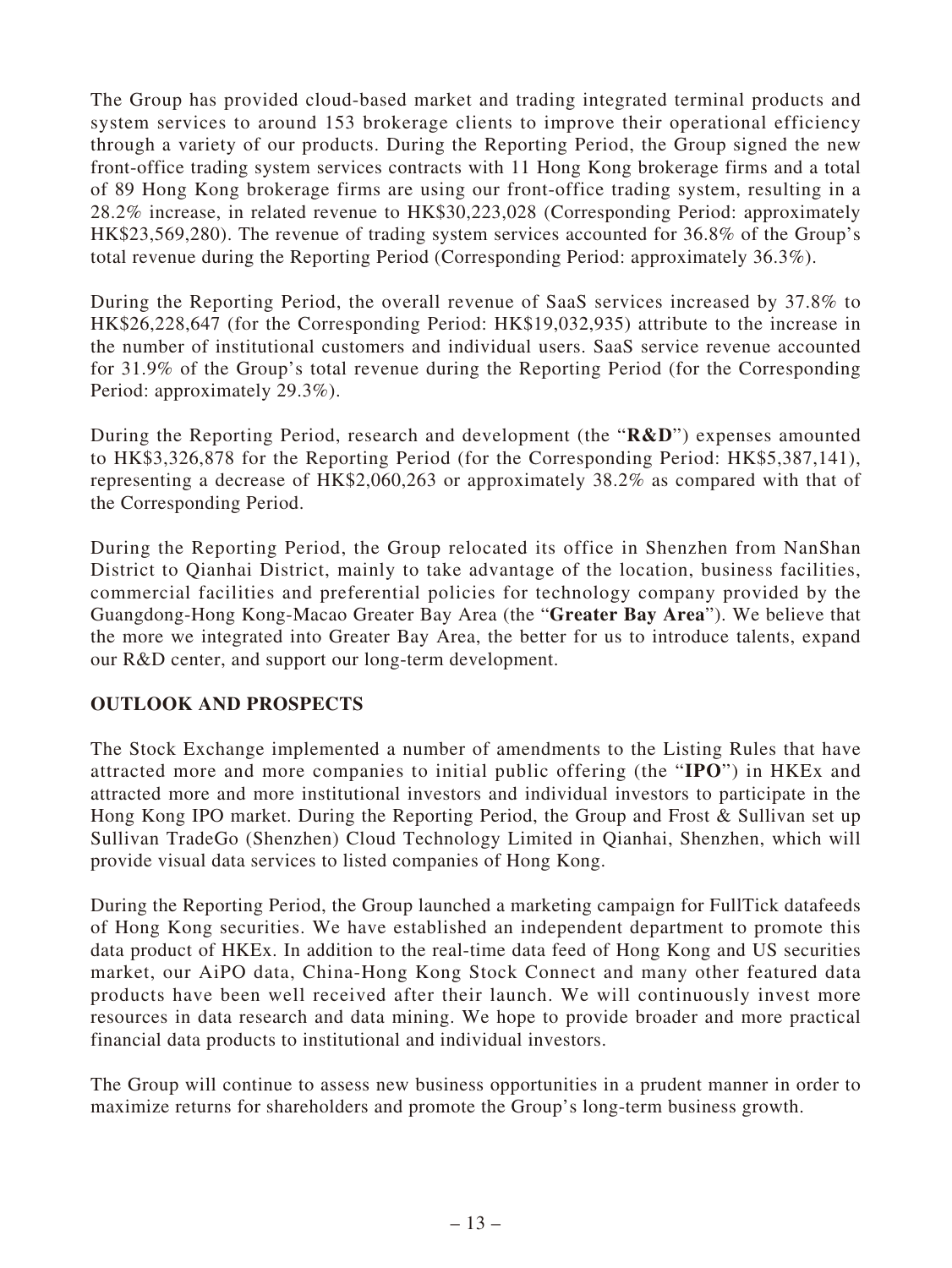## **Comparison of Future Plans as Stated in the Prospectus with Actual Business Progress**

The proceeds raised from the listing of shares of the Company (the "**Shares**") on GEM (the "**Listing**"), are targeted to further strengthen the Group's market position and expand the Group's market shares by pursuing the Group's business strategies. As stated in the Prospectus of the Company dated 17 September 2018 (the "**Prospectus**"), the Group will endeavor to complete the main tasks and achieve the milestone events as mentioned in the Prospectus. Subject to the Company's announcement on the change in use of proceeds dated 10 August 2020 (the "**Announcement on Change in Use of Proceeds**"), an analysis comparing the future plans as set out in the Prospectus with the Group's actual business progress for the period from the date of Listing which was 28 September 2018 (the "**Listing Date**") up to 31 March 2022 is set out below:

| <b>Future plans as stated</b><br>in the Prospectus      | <b>Implementation plans as stated</b><br>in the Prospectus                                                                                                                                                          | Actual business progress up to<br>31 March 2022                                                                                                                                                                 |
|---------------------------------------------------------|---------------------------------------------------------------------------------------------------------------------------------------------------------------------------------------------------------------------|-----------------------------------------------------------------------------------------------------------------------------------------------------------------------------------------------------------------|
| Develop innovative<br>product offerings                 | New products<br>$\bullet$                                                                                                                                                                                           | We had launched China-Hong Kong<br>Stock Connect Data Analyst and Trading                                                                                                                                       |
| and enhance research<br>and development<br>capabilities | $\triangleright$ launch China-Hong Kong Stock<br>Connect Data Analyst;                                                                                                                                              | Counter Product. During the Reporting<br>Period, TradeGo Markets, an indirect<br>wholly-owned subsidiary of the Company,                                                                                        |
|                                                         | $\triangleright$ launch Trading Counter Product;                                                                                                                                                                    | submitted an application to SFC for<br>Licenses in Hong Kong.                                                                                                                                                   |
|                                                         | $\ge$ launch the over-the-counter                                                                                                                                                                                   |                                                                                                                                                                                                                 |
|                                                         | transaction platform for transaction<br>during non-trading hours;                                                                                                                                                   | TradeGo Markets intends to operate an<br>over-the-counter electronic trading platform<br>for non-trading hours whereby the IPO                                                                                  |
|                                                         | Existing products<br>$\bullet$                                                                                                                                                                                      | Shares to be listed on the Stock Exchange<br>can be traded prior to their official listing.                                                                                                                     |
|                                                         | $\triangleright$ complete the integration of over                                                                                                                                                                   |                                                                                                                                                                                                                 |
|                                                         | 80 brokerage firms onto the iOS/<br>Android version of TradeGo Pro;                                                                                                                                                 | For existing products, we have completed<br>the integration of 59 brokerage firms onto<br>the TradeGo Pro; replaced with new version                                                                            |
|                                                         | $\triangleright$ replace with new version of web<br>browser securities trading platform<br>software for the existing end users<br>of brokerage firms and deploy the<br>same to new end users of brokerage<br>firms; | of web browser securities trading platform<br>software for the existing end users of 46<br>brokerage firms; During the Reporting<br>Period, we have recruited 40 R&D staffs to<br>enhance our R&D capabilities. |
|                                                         | $\triangleright$ recruit R&D staff to enhance our                                                                                                                                                                   |                                                                                                                                                                                                                 |

R&D capabilities.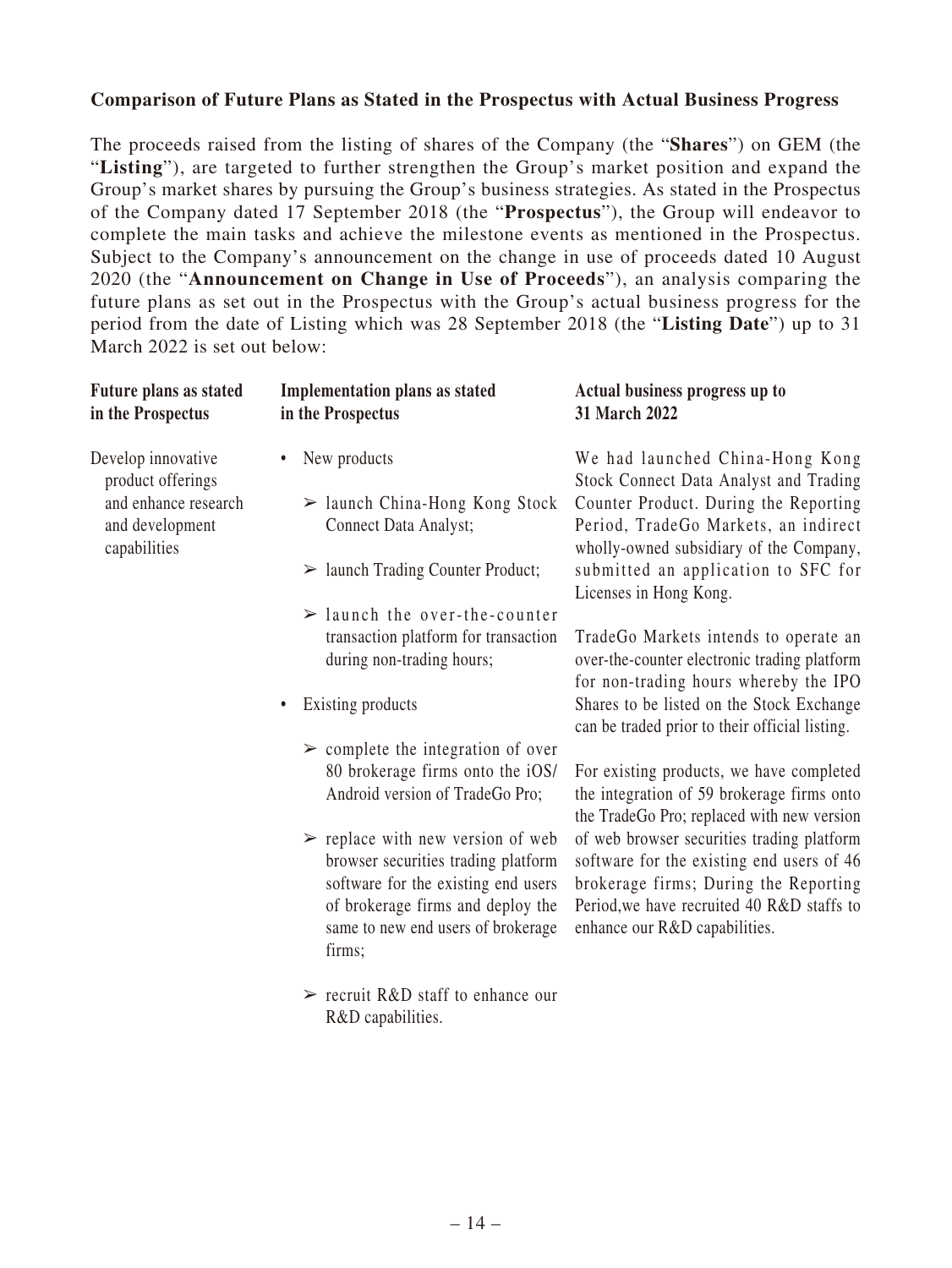## **Future plans as stated in the Prospectus**

Apply for additional market data vendor licences and conduct further marketing activities

Expand our hardware infrastructure capacities and software portfolio

## **Implementation plans as stated in the Prospectus**

- promote China-Hong Kong Stock Connect Data Analyst via advertisements and propaganda campaigns;
- promote Trading Counter Product via advertisements and propaganda campaign;
- promote various types of market data feeds;
- obtain relevant data licence for markets out of Hong Kong;
- promote services to private equity funds, other institutions and high-netvalue individual customers.
- purchase computers and test mobile phones to enhance R&D ability and improve quality control;
- purchase and upgrade software for R&D and office use;
- enhance the conversion efficiency and transition stability from physical serves to virtual servers.

## **Actual business progress up to 31 March 2022**

During the Reporting Period, we have promoted the China-Hong Kong Stock Connect Data Analyst via face to face presentations and advertising campaigns to a number of institutional customers, and promoted Trading Counter Product and the CMS Plus trading system. As of 31 March 2022, a total of 57 brokerage firms are using our CMS Plus trading system. We have held online and offline activities to promote various types of market data feeds via advertisements and propaganda campaign with discount given to new users. The number of registered users of TradeGo Pro has been increased to approximately 675,000. We have promoted our data services to private equity funds, other institutions and high-value individual customers through the online promotion. We are still seeking for more data licence for markets out of Hong Kong.

During the Reporting Period, there was an increase in the number of mobile phone devices tested by our users. We also plan to purchase new models of mobile phones for terminal product testing and to improve the compatibility of our software with different devices. We purchased more computers and hardware office equipment to support our growing R&D staff. Add firewall software to improve network environment security. We continue to invest manpower and material resources to enhance and upgrade the performance of our cloud services, and enhance the conversion efficiency and transition stability from physical servers to virtual servers.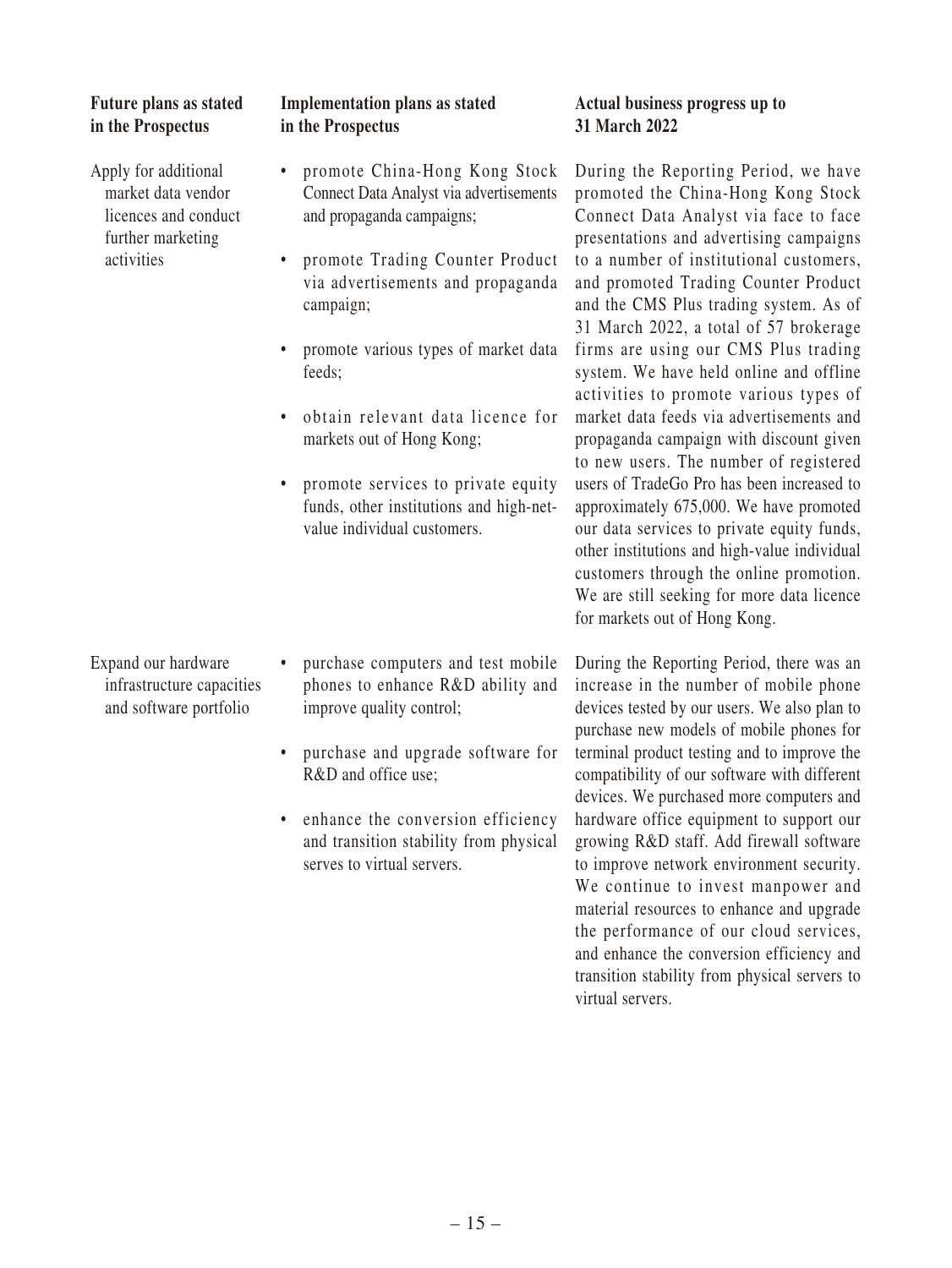| Future plans as stated<br>in the Prospectus                                | <b>Implementation plans as stated</b><br>in the Prospectus                                                                                                                                                                                                                                                          | Actual business progress up to<br>31 March 2022                                                                                                                                                                                                                                                                                                                                                                                                                                     |
|----------------------------------------------------------------------------|---------------------------------------------------------------------------------------------------------------------------------------------------------------------------------------------------------------------------------------------------------------------------------------------------------------------|-------------------------------------------------------------------------------------------------------------------------------------------------------------------------------------------------------------------------------------------------------------------------------------------------------------------------------------------------------------------------------------------------------------------------------------------------------------------------------------|
| Recruit non-R&D staff<br>and conduct staff<br>trainings                    | recruit staff for operation, sales,<br>٠<br>customer service and management<br>purpose;<br>carry out professional and business<br>$\bullet$<br>skills trainings for all staff as well<br>as exclusive trainings for product<br>managers and backbone staff on yearly<br>basis;<br>salary for newly recruited staff. | We have conducted professional and<br>business skills trainings for all staff as<br>well as exclusive trainings for product<br>managers and backbone staff from time<br>to time. The training included but is not<br>limited to securities investment knowledge,<br>knowledge sharing in product design,<br>knowledge sharing in different technical<br>languages, and competitive products<br>analysis. We have recruited new staffs for<br>operation, sales and finance function. |
| Establish a R&D centre in<br>the People's Republic<br>of China (the "PRC") | purchase a newly-developed<br>$\bullet$<br>office premises of approximately<br>700-square-metre in Shenzhen for the<br>establishment of a R&D centre, which<br>is expected to be ready for occupation<br>in one to two years after the purchase.                                                                    | The rapid and continuing rise in real<br>estate prices in the Shenzhen central<br>business districts, the real estate prices in<br>areas of Shenzhen, the PRC suitable for<br>establishing a R&D centre have been much<br>higher than that of the original plan of the<br>Group in around 2018. As a result, the<br>Group has suspended its plan to purchase<br>a R&D centre. For details, please refer to<br>the Announcement on Change in Use of<br>Proceeds.                     |
| Establish a marketing<br>centre in Hong Kong                               | recruit staff for managing and<br>$\bullet$<br>operating the Hong Kong sales and<br>customer service centre;<br>lease an office in Central district of<br>Hong Kong for the establishment of a<br>Hong Kong sales and customer service<br>centre;<br>• salary for newly recruited staff.                            | In this year, the widespread of COVID-19<br>in Hong Kong posed difficulties in face-<br>to-face marketing and promotion of<br>the Group's business in Hong Kong.<br>As a result, the Group has suspended<br>the plan. For details, please refer to the<br>Announcement on Change in Use of<br>Proceeds.                                                                                                                                                                             |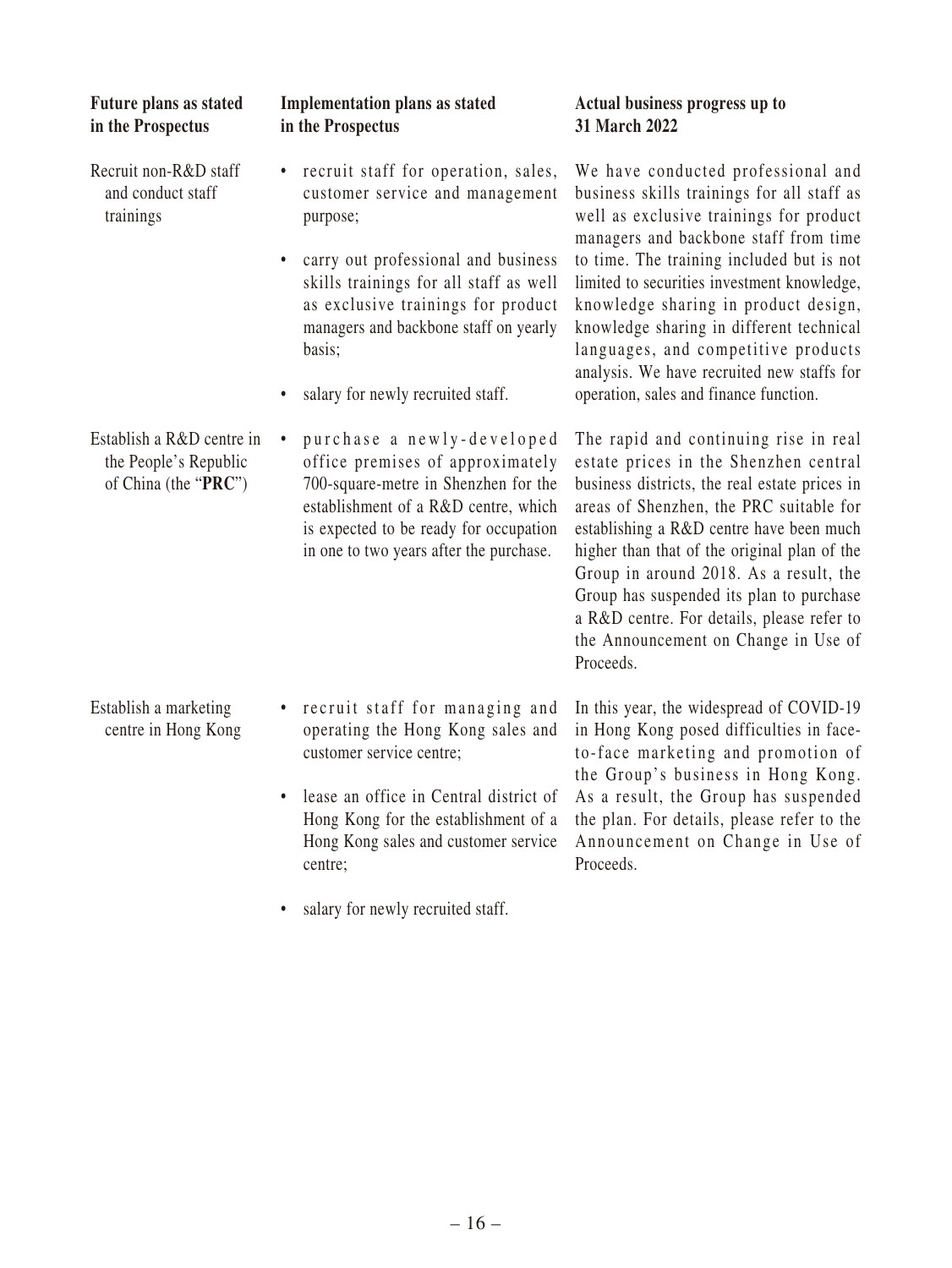## **FINANCIAL REVIEW**

## **Revenue and direct costs**

Revenue of the Group for the Reporting Period was HK\$82,280,828 (for the Corresponding Period: HK\$64,949,522), representing an increase of HK\$17,331,306 or 26.7% as compared with that of the Corresponding Period. Such increase in revenue of the Group during the Reporting Period was primarily attributable to the increase in revenue from SaaS services which comprise of TradeGo Pro and online account opening system services. Direct costs of the Group for the Reporting Period were HK\$13,606,678 (for the Corresponding Period: HK\$11,907,023), representing an increase of HK\$1,699,655 or 14.3% as compared with that of the Corresponding Period.

## **Other gains and losses, net**

The Group's other losses for the Reporting Period amounted to HK\$3,248,765 (for the Corresponding Period: other gains of HK\$1,827,320) representing a decrease of HK\$5,076,085 as compared with that of the Corresponding Period, mainly due to the decrease of fair value of financial assets.

## **Staff costs**

The Group's staff costs for the Reporting Period amounted to HK\$19,875,452 (for the Corresponding Period: HK\$17,717,233) represented an increase of HK\$2,158,219 or 12.2% as compared with that of the Corresponding Period. The increase was due to the increase in Equity-settled share-based payments.

## **Depreciation and amortisation**

The Group's depreciation and amortisation for the Reporting Period amounted to HK\$11,039,610 (for the Corresponding Period: HK\$8,045,044) represented an increase of HK\$2,994,566 or 37.2% as compared with that of the Corresponding Period. The increase was mainly due to the increase in amortisation of internally developed software system.

## **Selling, general and administrative expenses**

The Group's selling, general and administrative expenses for the Reporting Period amounted to HK\$9,115,438 (for the Corresponding Period: HK\$6,937,358) represented an increase of HK\$2,178,080 or 31.4% as compared with that of the Corresponding Period. The increase was mainly due to the increase in advertising expenses, property management fee and legal and professional fee.

## **Finance cost**

The Group's finance cost for the Reporting Period amounted to HK\$470,604 (for the Corresponding Period: HK\$132,121).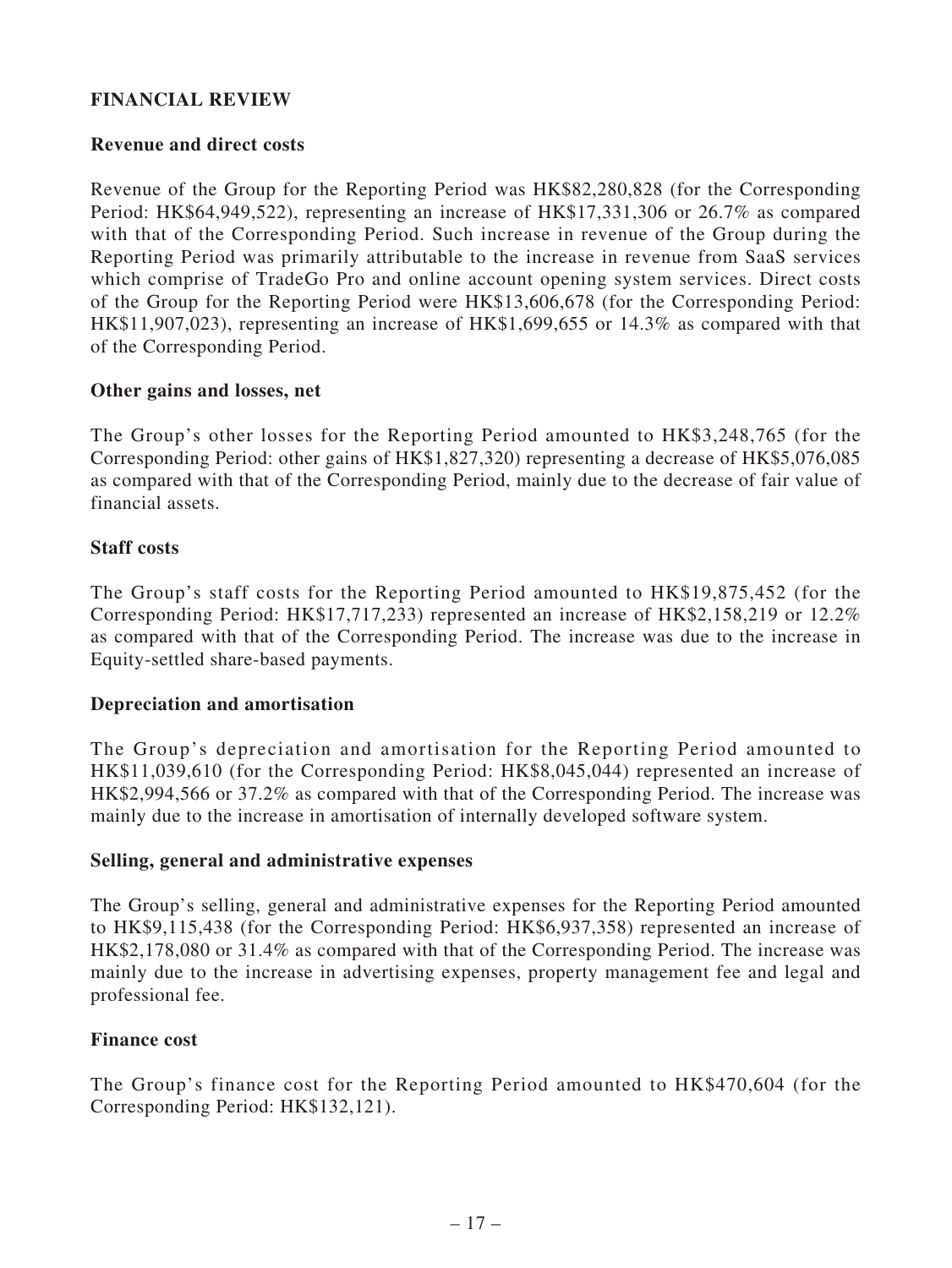## **Profit before taxation**

The Group's profit before taxation for the Reporting Period amounted to HK\$25,076,271 (for the Corresponding Period: HK\$21,912,209) represented an increase of HK\$3,164,062 or 14.4% as compared with that of the Corresponding Period. The increase was primarily as a result of the increase of the revenue.

## **Income tax (credit) expenses**

The Group's income tax credit for the Reporting Period amounted to HK\$62,276 (for the Corresponding Period: expenses of HK\$1,333,531) represented a decrease of HK\$1,395,807 or 104.7% as compared with that of the Corresponding Period, which consists of current tax of HK\$664,430 (for the Corresponding Period: HK\$1,895,322) and deferred tax of HK\$1,096,007 (for the Corresponding Period: credit of HK\$561,791). The decrease of income tax expense was mainly due to the increase of the Weighted Deduction of Research and Development Expenses of our subsidiaries in Shenzhen.

## **Profit for the Reporting Period**

During the Reporting Period, the Group recorded a profit of HK\$25,138,547 (for the Corresponding Period: HK\$20,578,678) represented an increase of HK\$4,559,869 or 22.2% as compared with that of the Corresponding Period. Such increase was primarily attributable to the increase of the revenue.

## **Earnings per Share**

Basic and diluted earnings per shares was HK cents 4.41 and HK cents 4.39 for the Reporting Period as compared to Basic and diluted earnings per share of HK cents 4.33 and HK cents 4.33 for the Corresponding Period.

## **Cash and cash equivalents**

Cash and cash equivalents was HK\$155,221,382 as at 31 March 2022 (as at 31 March 2021: HK\$73,721,534), representing an increase of HK\$81,499,848 or 110.6% as compared with that of the Corresponding Period.

## **LIQUIDITY, FINANCIAL RESOURCES AND GEARING RATIO**

As at 31 March 2022, the Group held cash at banks, financial institutions and cash on hand of HK\$144,006,071 (as at 31 March 2021: HK\$67,799,566), HK\$11,170,391 (as at 31 March 2021: HK\$5,850,922) and HK\$44,920 (as at 31 March 2021: HK\$71,046), respectively. Net current assets amounted to HK\$120,419,582 (as at 31 March 2021: HK\$64,271,019). Approximately 27% of the Group's cash and cash equivalents were denominated in Hong Kong dollars, and the remaining was denominated in RMB and United States dollar. As at 31 March 2022, the Group's gearing ratio (defined as total borrowing divided by total equity plus total borrowing) was not applicable, as the borrowing of the Group was nil (as at 31 March 2021: nil).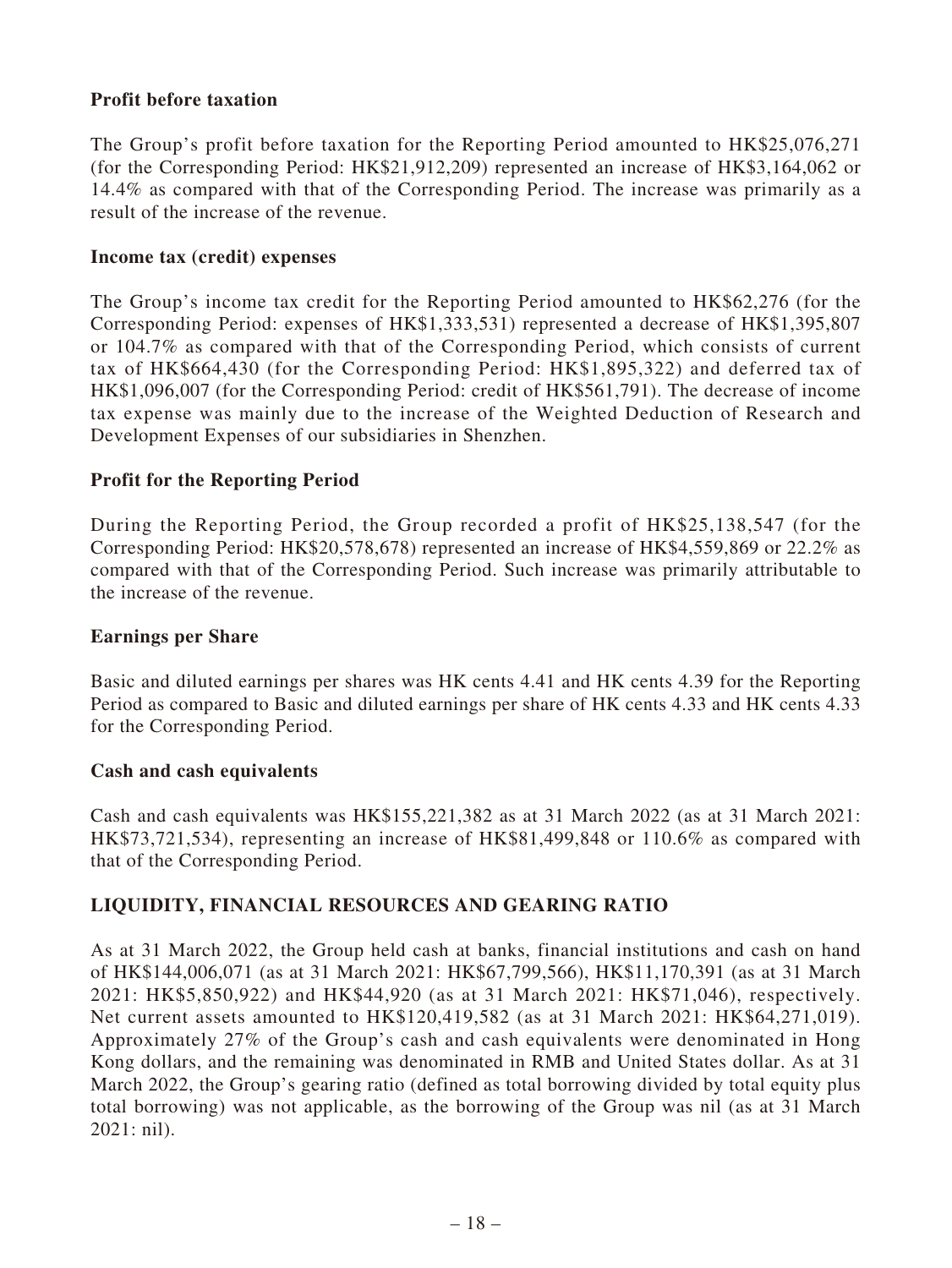The Directors will continue to follow a prudent policy in managing the Group's cash balances and maintain a strong and healthy liquidity to ensure that the Group is well placed to take advantage of future growth opportunities.

# **CAPITAL STRUCTURE**

The Shares were successfully listed on GEM on 28 September 2018. There has been no change in the capital structure of the Company since then. The share capital of the Company only comprises ordinary Shares.

As at 31 March 2022, the Company's issued share capital was HK\$6,000,000 and the number of its issued ordinary Shares was 600,000,000 of HK\$0.01 each.

# **EMPLOYEES AND REMUNERATION POLICIES**

As at 31 March 2022, the Group had 127 full-time employees (as at 31 March 2021: 111) located in Hong Kong and the PRC for operation. The Group continues to maintain and upgrade the capabilities of its workforce by providing them with adequate and regular training. The emolument policy for the employees of the Group is mainly based on industry practices and employee's merit, qualifications, competence and experience. On top of ordinary remuneration, discretionary bonus may be granted to eligible employees by reference to the Group's performance as well as individual performance. The long term incentive scheme of the Group include pre-IPO equity interest incentive scheme, share option scheme and share award scheme.

For the year ended 31 March 2022, total employee benefits expense (including Directors' emoluments) was HK\$19,875,452 (for the year ended 31 March 2021: HK\$17,717,233).

The remuneration committee of the Company will review and determine the remuneration and compensation packages of the Directors' regarding their responsibilities, workload, time devoted to the Group and the performance of the Group.

## **CONTINGENT LIABILITIES**

As at 31 March 2022, the Group did not have any significant contingent liabilities (as at 31 March 2021: nil).

## **CAPITAL COMMITMENT**

As at 31 March 2022, the Group did not have any significant capital commitment (as at 31 March 2021: nil).

## **CHARGES ON ASSETS**

As at 31 March 2022, the Group did not have any material charges on assets (as at 31 March 2021: nil).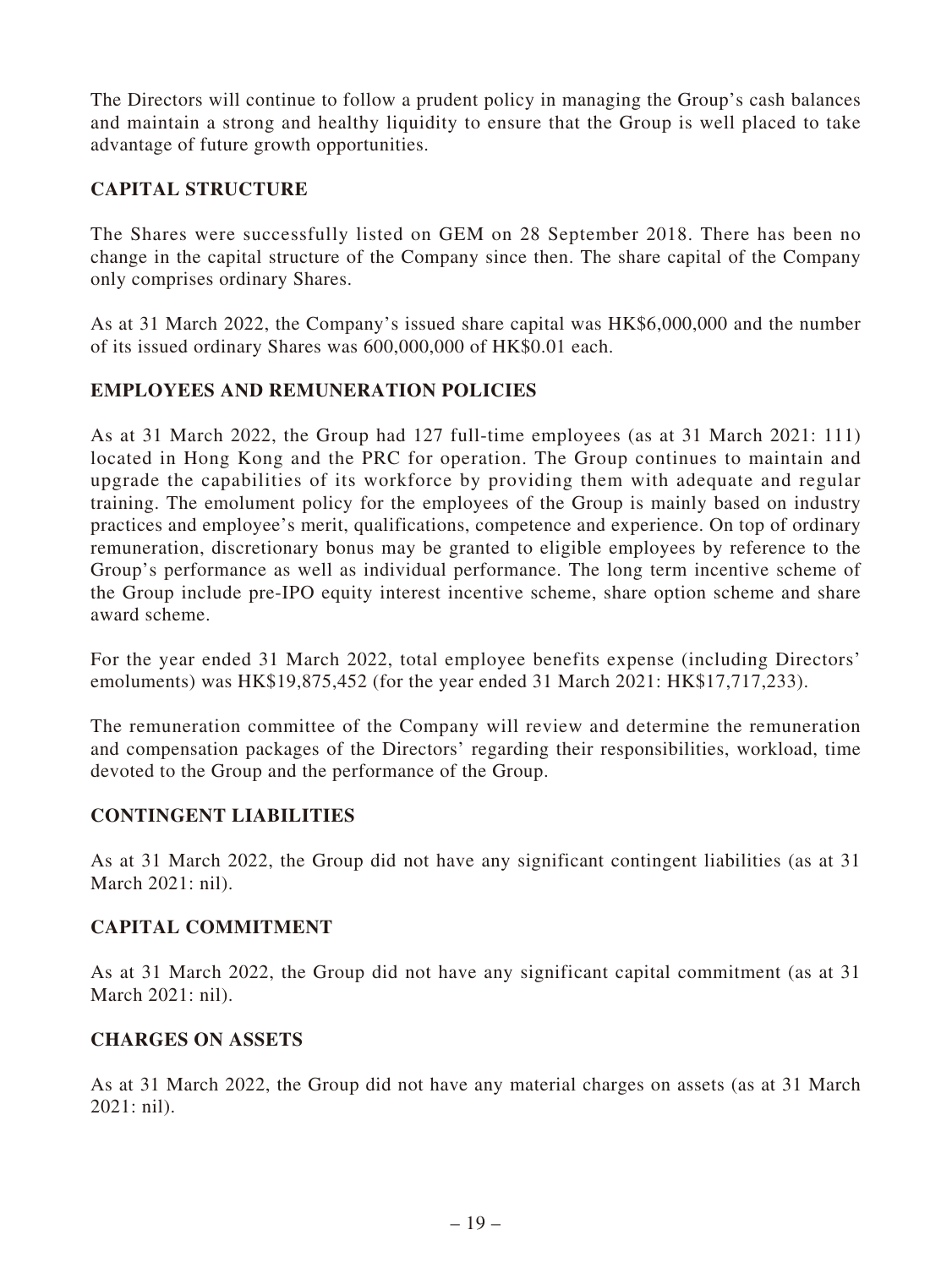# **MATERIAL ACQUISITIONS AND DISPOSALS OF SUBSIDIARIES, ASSOCIATES AND JOINT VENTURES**

During the Reporting Period, the Group and Frost & Sullivan set up Sullivan and TradeGo (Shenzhen) Cloud Technology Limited in Qianhai, Shenzhen.

Save as disclosed above, the Group did not have any material acquisition or disposal of subsidiaries, associates and joint ventures.

# **SIGNIFICANT INVESTMENT AND FUTURE PLANS FOR MATERIAL INVESTMENTS OR CAPITAL ASSETS**

During the Reporting Period, TradeGo Markets Limited ("**TradeGo Markets**"), an indirect wholly-owned subsidiary of the Company, submitted an application to SFC for the Licenses in Hong Kong. TradeGo Markets intends to operate an over-the-counter electronic trading platform for non-trading hours whereby the IPO Shares to be listed on the Stock Exchange can be traded prior to their official offering.

Save as disclosed above, the Group did not have any significant investments. Save as disclosed in the implementation plan as disclosed in the Prospectus and the announcement on Change in Use of Proceed, the Group did not have any other concrete plans for significant or material investments or capital assets during the Reporting Period and in the foreseeable future. Nonetheless, if any acquisition opportunity arises and is identified, the Group will conduct a feasibility study and consider whether it is beneficial to the Group and the shareholders of the Company (the "**Shareholders**") as a whole.

## **RISK MANAGEMENT**

## **Exposure to fluctuations in exchange rates**

The Group's income, direct cost and expenses are mainly denominated in HK\$ and RMB. Fluctuations in the exchange rates of RMB could affect the operating costs of the Group. The Group currently does not have a foreign currency hedging policy. As such, no hedging or other arrangements were made by the Group during the year ended 31 March 2022. However, the Directors will continue to monitor foreign exchange risk and will take prudent measure to minimise the currency translation risk. The Group will consider hedging significant foreign currencies when the need arises.

## **DIVIDENDS**

During the Reporting Period, a special dividend of HK3.17 cents per share were recognised as distribution. The Board does not recommend the payment of a final dividend for the Reporting Period (for the Corresponding Period: nil).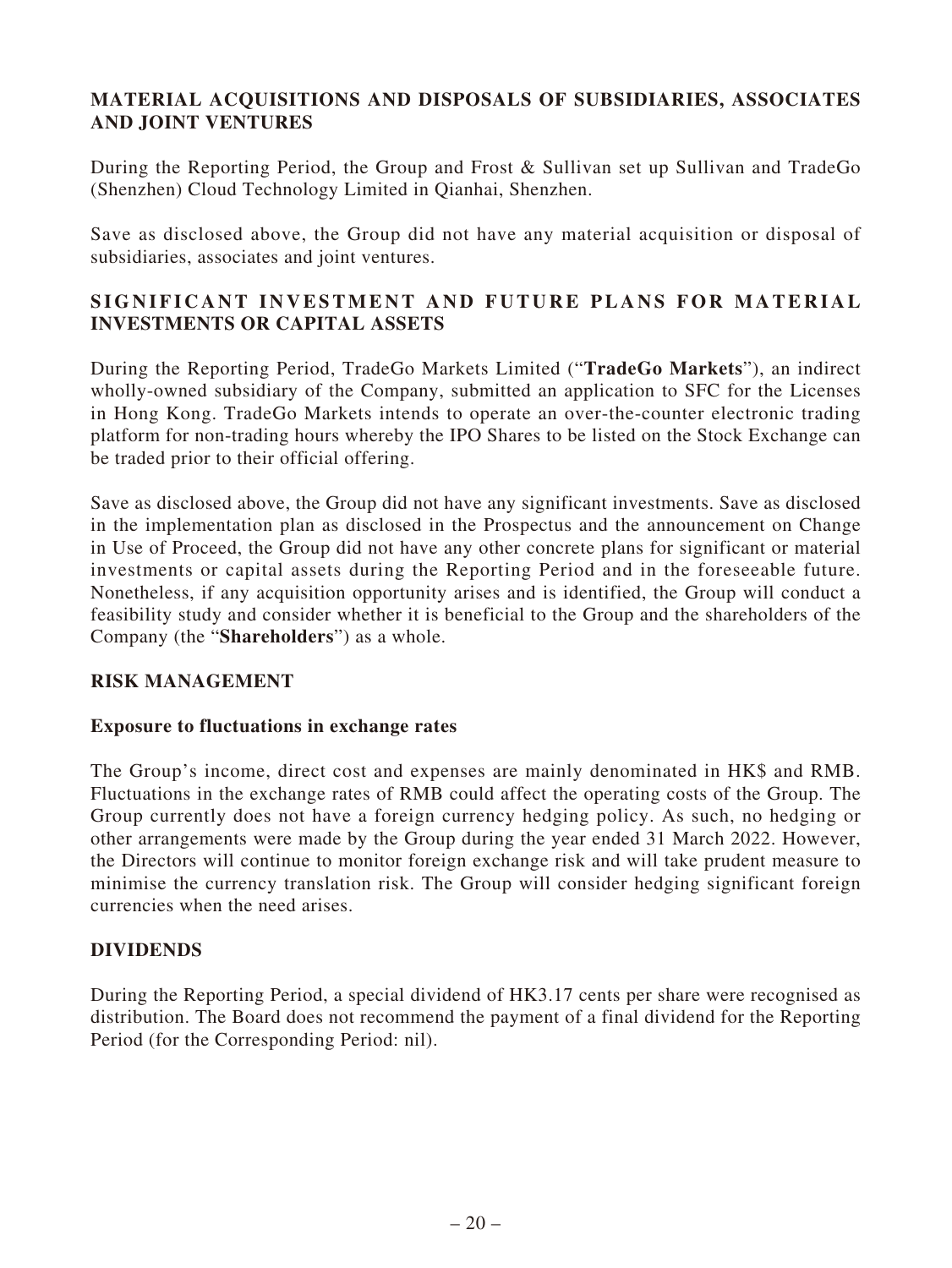## **USE OF PROCEEDS**

The net proceeds from the Listing were approximately HK\$41.5 million (after deducting the underwriting fees and the listing expenses). The unutilized proceeds were placed with a bank in Hong Kong. On 10 August 2020, the Board has resolved to change the use of the unutilized net proceeds to allow the Company to deploy its financial resources more efficiently. For details, please refer to the Company's Announcement on Change in Use of Proceeds. Set forth below are details of the use of proceeds up to 31 March 2022:

| Intended use of the net proceeds                                                                                                    | Amount of<br>net proceeds<br>allocated at<br>the Listing<br>HK\$ million | Actual<br>amount<br>utilized from<br>the date of<br>Listing up to<br>10 August<br>2020<br>HK\$ million | <b>Reallocation</b><br>in use of<br>unutilized<br>net proceeds<br>on 10 August<br>2020<br>HK\$ million | Amount of<br>unutilized<br>net proceeds<br>after<br>reallocation<br>HK\$ million | Actual<br>amount<br>utilized up to<br>31 March<br>2022<br>HK\$ million | <b>Unutilized</b><br>net proceeds<br>up to<br>31 March<br>2022<br>HK\$ million | <b>Expected</b><br>timeline for<br>full utilization<br>of the unutilized<br>net proceeds<br>(Note 1) |
|-------------------------------------------------------------------------------------------------------------------------------------|--------------------------------------------------------------------------|--------------------------------------------------------------------------------------------------------|--------------------------------------------------------------------------------------------------------|----------------------------------------------------------------------------------|------------------------------------------------------------------------|--------------------------------------------------------------------------------|------------------------------------------------------------------------------------------------------|
| Developing innovative product offerings<br>and enhance research and development<br>capabilities                                     | 6.1                                                                      | 6.1                                                                                                    |                                                                                                        |                                                                                  | 6.1                                                                    |                                                                                | N/A                                                                                                  |
| Apply for additional market data vendor licences<br>and conduct further marketing activities                                        | 5.4                                                                      | 3.9                                                                                                    | $+5.3$                                                                                                 | 6.8                                                                              | 10.7                                                                   |                                                                                | N/A                                                                                                  |
| Expand the hardware infrastructure<br>capacities and software portfolio                                                             | 2.3                                                                      | 1.3                                                                                                    | $+2.3$                                                                                                 | 3.3                                                                              | 4.6                                                                    |                                                                                | N/A                                                                                                  |
| Recruit non-R&D staff and conduct staff<br>trainings                                                                                | 3.0                                                                      | 2.8                                                                                                    |                                                                                                        | 0.2                                                                              | 3.0                                                                    |                                                                                | N/A                                                                                                  |
| Establish an R&D centre in the PRC                                                                                                  | 15.6                                                                     |                                                                                                        | $-15.6$                                                                                                |                                                                                  |                                                                        |                                                                                | N/A                                                                                                  |
| Establish a marketing centre in Hong Kong                                                                                           | 7.3                                                                      |                                                                                                        | $-7.3$                                                                                                 |                                                                                  |                                                                        |                                                                                | N/A                                                                                                  |
| Developing over-the-counter and grey market<br>trading system (Note 3)                                                              |                                                                          |                                                                                                        | $+6.7$                                                                                                 | 6.7                                                                              | 2.3                                                                    | 4.4                                                                            | End of<br>September 2022                                                                             |
| Developing initial public offer simulation<br>subscription system                                                                   |                                                                          |                                                                                                        | $+5.6$                                                                                                 | 5.6                                                                              | 5.6                                                                    |                                                                                | N/A                                                                                                  |
| Applying licences and the daily operations of<br>the subsidiary (ies) under the Capital<br>Contribution Agreement (Note 2 & Note 3) |                                                                          |                                                                                                        | $+3.0$                                                                                                 | 3.0                                                                              | 0.6                                                                    | 2.4                                                                            | End of<br>September 2022                                                                             |
| General working capital                                                                                                             | 1.8                                                                      | 1.8                                                                                                    |                                                                                                        |                                                                                  | 1.8                                                                    |                                                                                | N/A                                                                                                  |
|                                                                                                                                     | 41.5                                                                     | 15.9                                                                                                   |                                                                                                        | 25.6                                                                             | 34.7                                                                   | 6.8                                                                            |                                                                                                      |

*Notes:*

- 1. The expected timeline for utilizing the unutilized net proceeds is based on the best estimation of the future market conditions made by the Group. It is subject to change based on the current and future development of the market condition.
- 2. Tele-Trend Konson (Hong Kong) Limited, an indirect wholly-owned subsidiary of the Company, entered into the Capital Contribution Agreement on 7 July 2020 for setting up subsidiaries which will principally engage in, inter-alia, the provision of over-the-counter services in Hong Kong securities.
- 3. Although the progress of related work has been slowed down due to the COVID-19, we are still following up with such works actively.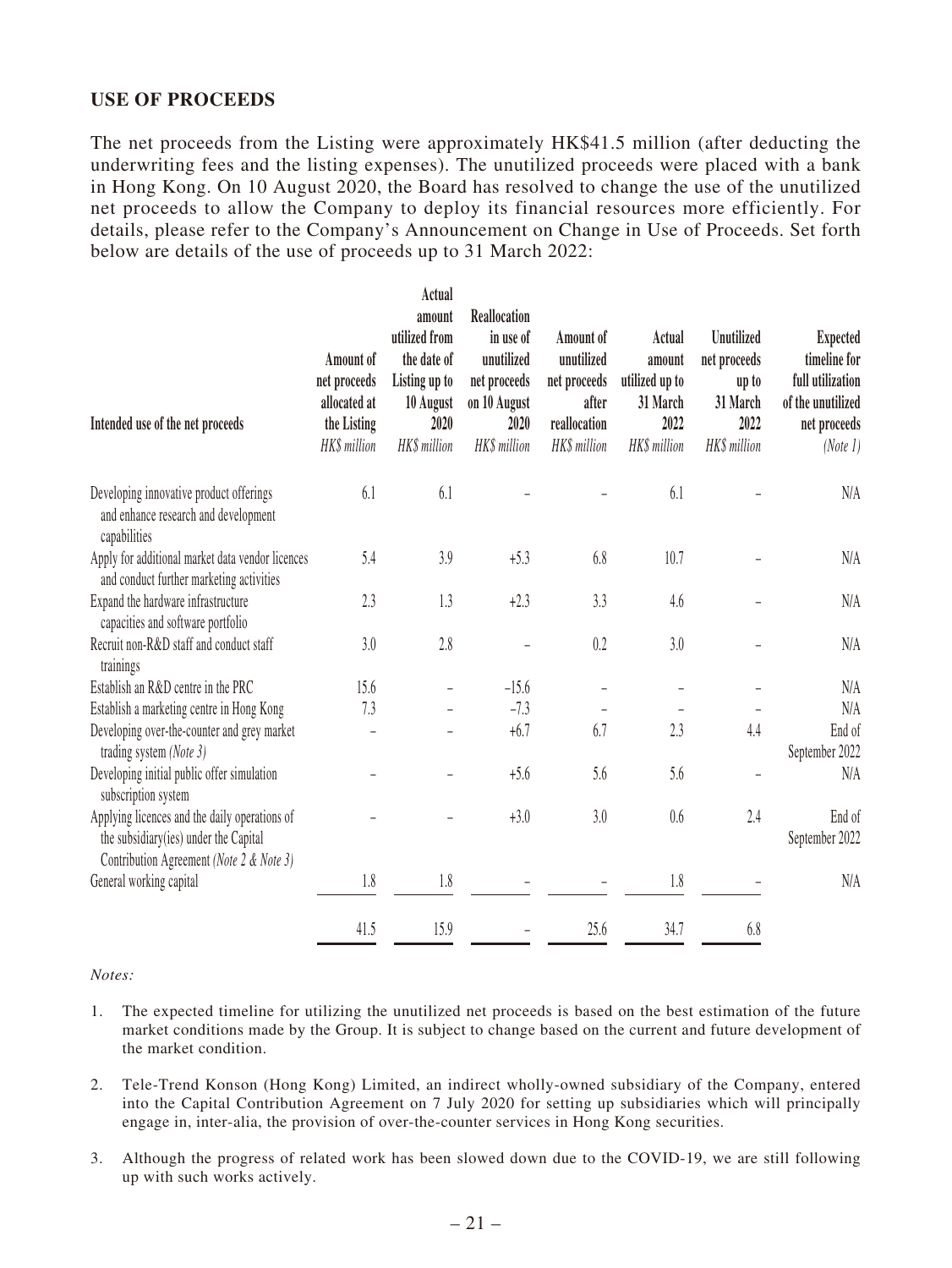In order to maximise the return for shareholders, the Directors will continue to assess the business environment and explore market opportunities to broaden the source of income of the Group. Subject to the final decision of the Board, the Company will make further announcement and will comply with the disclosure requirement under the GEM Listing Rules, if there is any change or further update on the use of proceeds.

## **USE OF NET PROCEEDS FROM PLACING**

Reference is made to the announcements of the Company dated 9 April 2021 and 22 April 2021. For the purpose of strengthening the Company's capital base (including working capital) and improving its research and development and cloud infrastructure construction and information service capacity, the Company entered into a placing agreement (the "**Placing Agreement**") with the placing agent, Valuable Capital Limited (the "**Placing Agent**"), whereby the Company has conditionally agreed to place, through the Placing Agent, up to an aggregate of 100,000,000 Shares (the "**Placing Shares**") with the aggregate nominal value of HK\$1,000,000 on a best effort basis to not less than six placees at a price of HK\$0.30 per Placing Share pursuant to the terms and conditions of the Placing Agreement. The market price of the Placing Shares was HK\$0.345 on the date of the Placing Agreement.

On 22 April 2021, all of the Placing Shares have been successfully placed by the Placing Agent to not less than six placees who are Independent Third Parties of the Company at a price of HK\$0.30 per Placing Share and the placing was completed. The net proceeds from the placing (after deduction of commission and other expenses of the Placing) amount to approximately HK\$29.7 million, representing a net issue price of approximately HK\$0.297 per Placing Share. The proceeds from the placing are proposed to be used according to the intentions previously disclosed by the Company. Set forth below are details of the use of proceeds from the placing up to 31 March 2022:

| Intended use of the net proceeds                                                                | <b>Amount of</b><br>net proceeds<br>HK\$ million | <b>Amount of</b><br>utilized net<br>proceeds<br>up to<br>31 March<br>2022<br>HK\$ million | <b>Unutilized</b><br>net proceeds<br>up to<br>31 March<br>2022<br>HK\$ million | <b>Expected</b><br>timeline for<br>full utilization<br>of the<br>unutilized<br>net proceeds<br>HK\$ million |
|-------------------------------------------------------------------------------------------------|--------------------------------------------------|-------------------------------------------------------------------------------------------|--------------------------------------------------------------------------------|-------------------------------------------------------------------------------------------------------------|
| R&D of the Group's<br>(i)<br>new products                                                       | 17.82                                            | 6.81                                                                                      | 11.01                                                                          | End of<br>September 2023                                                                                    |
| (ii) Strengthening the cloud infrastructure<br>construction and information<br>service capacity | 8.91                                             | 1.9                                                                                       | 7.01                                                                           | End of<br>September 2023                                                                                    |
| (iii) General working capital                                                                   | 2.97                                             | 2.41                                                                                      | 0.56                                                                           | End of<br>September 2023                                                                                    |
|                                                                                                 | 29.7                                             | 11.12                                                                                     | 18.58                                                                          |                                                                                                             |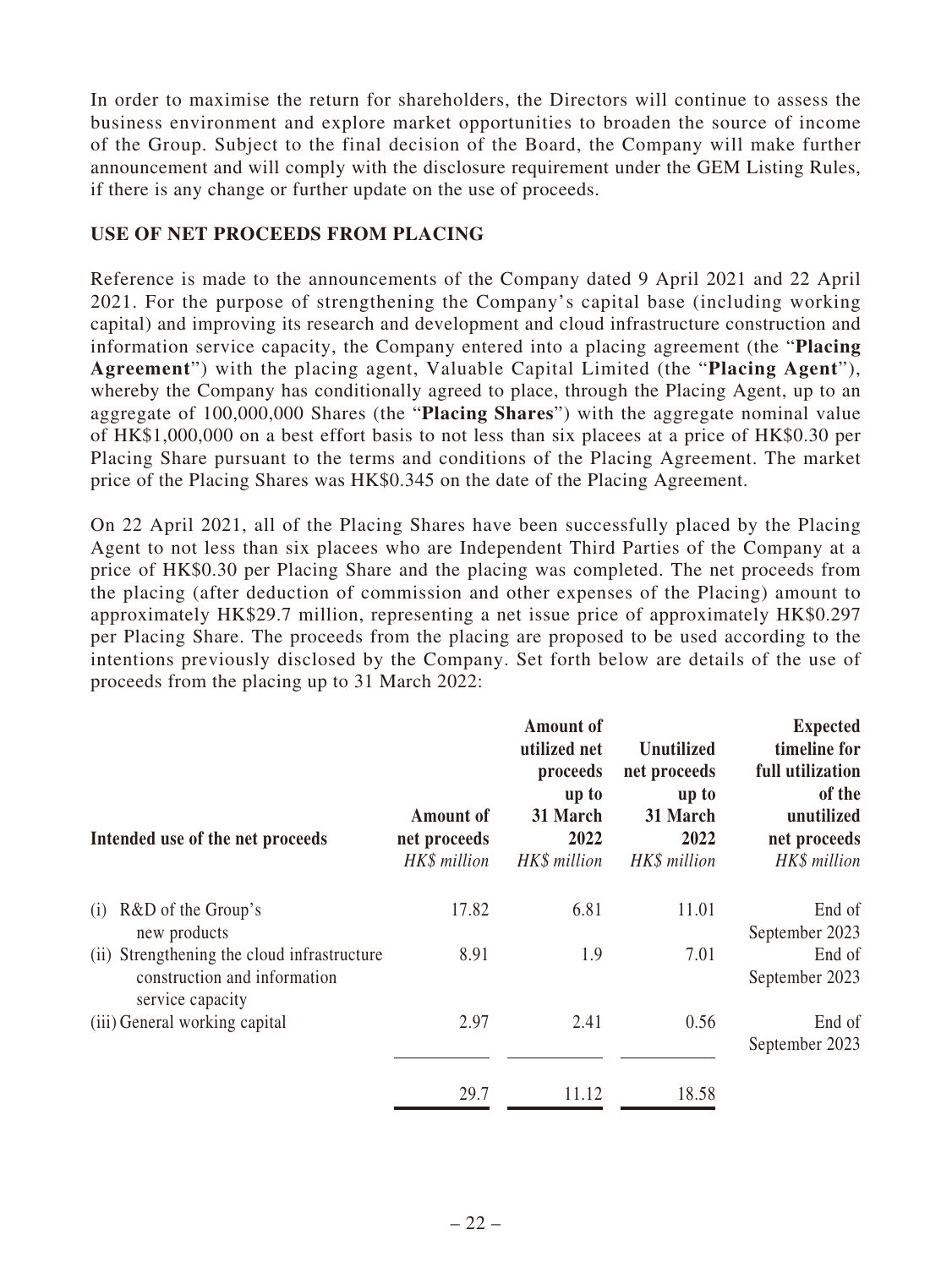# **DIRECTORS' AND CHIEF EXECUTIVE'S INTERESTS AND SHORT POSITIONS IN SHARES, UNDERLYING SHARES AND DEBENTURES OF THE COMPANY**

As at 31 March 2022, the interests and short positions of the Directors and the chief executive of the Company in the Shares, underlying Shares and debentures of the Company and its any associated corporation (within the meaning of Part XV of the SFO which were required to be notified to the Company and the Stock Exchange pursuant to Divisions 7 and 8 of Part XV of the SFO (including interests and short positions which they have taken or deemed to have under such provisions of the SFO); or as recorded in the register required to be kept by the Company pursuant to Section 352 of the SFO; or pursuant to the required standard of dealings set out in Rule 5.46 of the GEM Listing Rules, to be notified to the Company and the Stock Exchange were as follows:

## **Long position/short position in the Shares**

| <b>Name of Directors</b>       | <b>Nature of Interest</b>                     | Number of<br>Shares held/<br>interested in | Long position/<br><b>Short position</b> | Approximate<br>percentage of<br>shareholding $(1)$ |
|--------------------------------|-----------------------------------------------|--------------------------------------------|-----------------------------------------|----------------------------------------------------|
| Mr. LIU Yong <sup>(2)(3)</sup> | Interest of a controlled<br>corporation       | 189,359,801                                | Long position                           | 31.55%                                             |
| Mr. LIAO Jicheng $(3)$         | Interests held jointly with<br>another person | 35,095,147                                 | Long position                           | 5.84%                                              |
| Mr. WAN Yong $(3)(4)$          | Interest of a controlled<br>corporation       | 19,703,553                                 | Long position                           |                                                    |
|                                | Interests held jointly with<br>another person | 35,095,147                                 | Long position                           |                                                    |
|                                |                                               | Total: 54,798,700                          |                                         | $9.13\%$                                           |
| Mr. ZHANG Wenhua $^{(3)}$      | Interests held jointly with<br>another person | 35,095,147                                 | Long position                           | 5.84%                                              |

*Notes:*

(1). As at 31 March 2022, the total number of issued Shares was 600,000,000 Shares.

(2). Mao Jia Holdings Limited (茂嘉控股有限公司) ("**Mao Jia**") holds a total of 154,264,654 Shares. Mao Jia is wholly owned by Fortune Promise Global Limited (富望環球有限公司) ("**Fortune Promise**"), which is in turn wholly-owned by Mr. LIU Yong. Therefore, Mr. LIU Yong is deemed, or taken to be, interested in all the Shares held by Mao Jia for the purposes of the SFO.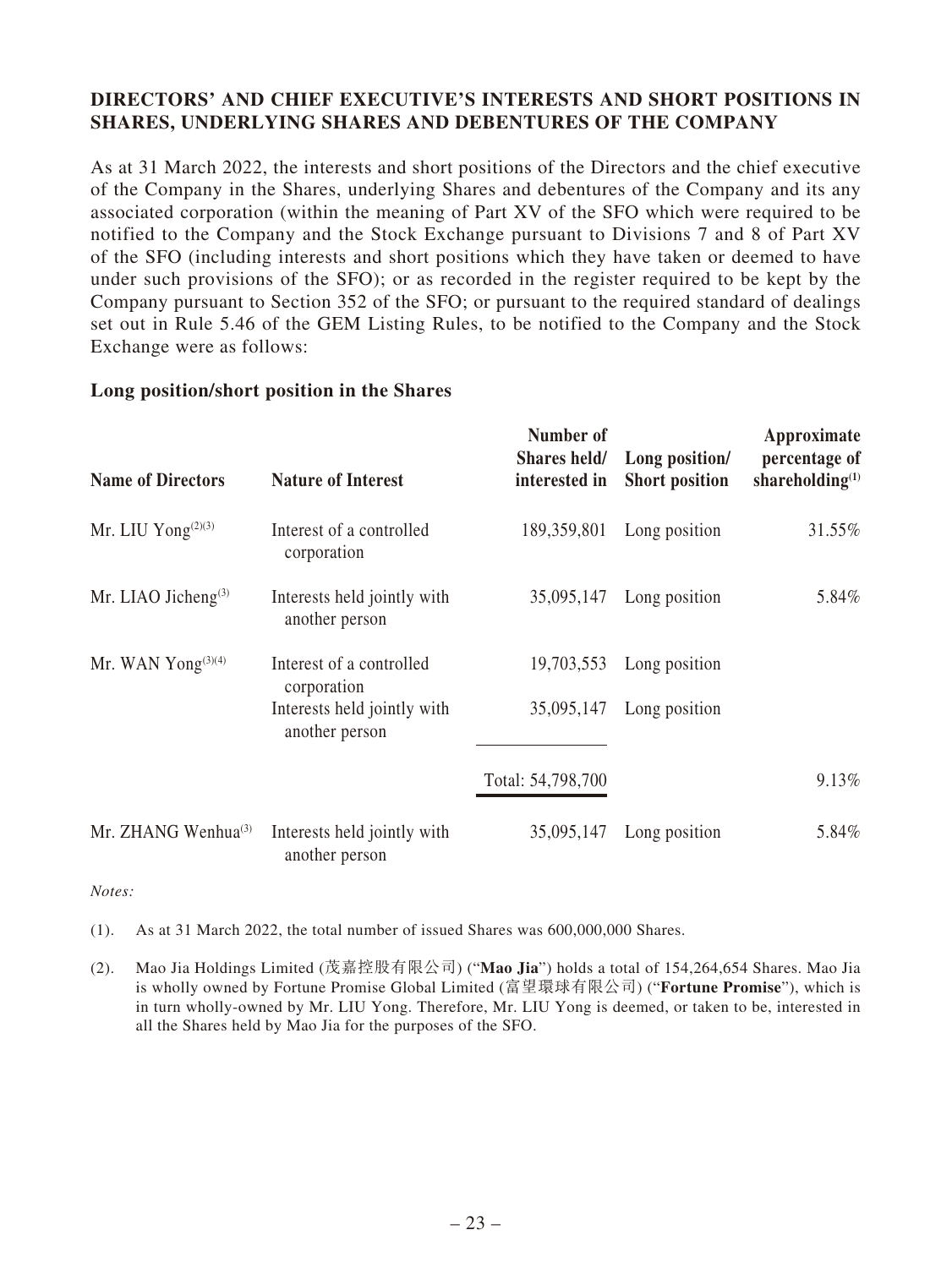- (3). Xin Cheng International Limited (鑫誠國際有限公司) ("**Xin Cheng**"), holds a total of 35,095,147 Shares. Xin Cheng is wholly-owned by Stand Tall International Limited (立高國際有限公司) ("**Stand Tall**"). Therefore, according to the SFO, Stand Tall is deemed or taken to be interested in the Shares held by Xin Cheng. The details of the Shares held by Stand Tall are set out in the section headed "Statutory and General Information – (E) Pre-IPO Equity Interest Incentive Scheme" in the Appendix IV to the Prospectus. According to Pre-IPO Equity Interest Incentive Scheme, all of the power to vote as shareholder of Xin Cheng (and/or Stand Tall) was delegated to the board of Xin Cheng (as at 31 March 2022, Mr. LIU Yong is the sole director of Xin Cheng), and Mr. LIU Yong, Mr. LIAO Jicheng, Mr. WAN Yong and Mr. ZHANG Wenhua are all shareholders of Stand Tall. Therefore, Mr. LIU Yong, Mr. LIAO Jicheng, Mr. WAN Yong and Mr. ZHANG Wenhua are deemed to be or are taken to be interested in all the Shares held by Xin Cheng.
- (4). The total number of Shares held by Joint Smart Global Limited (合智環球有限公司) ("**Joint Smart**") was 19,703,553 Shares. Joint Smart is wholly-owned by Mass Victory Ventures Limited (眾勝創投有限公司) ("**Mass Victory**"), which is in turn owned as to 75% by Mr. WAN Yong. Therefore, Mr. WAN Yong is deemed, or taken to be, interested in all the Shares held by Joint Smart for the purposes of the SFO.

Save as disclosed above and so far as is known to the Directors, as at 31 March 2022, none of the Directors and chief executive of the Company had any interests or short positions in the Shares, underlying Shares or debentures of the Company or any of its associated corporation (within the meaning of Part XV of the SFO) which were required to be notified to the Company and the Stock Exchange pursuant to Divisions 7 and 8 of Part XV of the SFO (including interests or short positions which they were taken or deemed to have under such provisions of the SFO) or as recorded in the register required to be kept by the Company pursuant to Section 352 of the SFO, or pursuant to the required standard of dealings set out in Rule 5.46 of the GEM Listing Rules, to be notified to the Company and the Stock Exchange.

## **SUBSTANTIAL SHAREHOLDERS' INTERESTS IN THE SHARES AND UNDERLYING SHARES OF THE COMPANY**

As at 31 March 2022 and so far as is known to the Directors, the following persons (other than the Directors or chief executive of the Company) had interests and short positions in the Shares or underlying Shares of the Company which were required to be notified to the Company pursuant to Divisions 2 and 3 of Part XV of the SFO or as recorded in the register required to be kept by the Company pursuant to Section 336 of the SFO were as follows:

## **Long position/short position in the Shares**

| <b>Names of</b><br>shareholders               | Capacity/Nature of<br><b>Interest</b>   | Number of   | Shares held/ Long position/<br>interested in Short position | Approximate<br>percentage of<br>shareholding $(1)$ |
|-----------------------------------------------|-----------------------------------------|-------------|-------------------------------------------------------------|----------------------------------------------------|
| Mao Jia Holdings Limited<br>(茂嘉控股有限公司)(2)     | Beneficial owner                        | 154,264,654 | Long position                                               | 25.71%                                             |
| Fortune Promise Global Limited<br>(富望環球有限公司)⑵ | Interest of a controlled<br>corporation |             | $154,264,654$ Long position                                 | 25.71%                                             |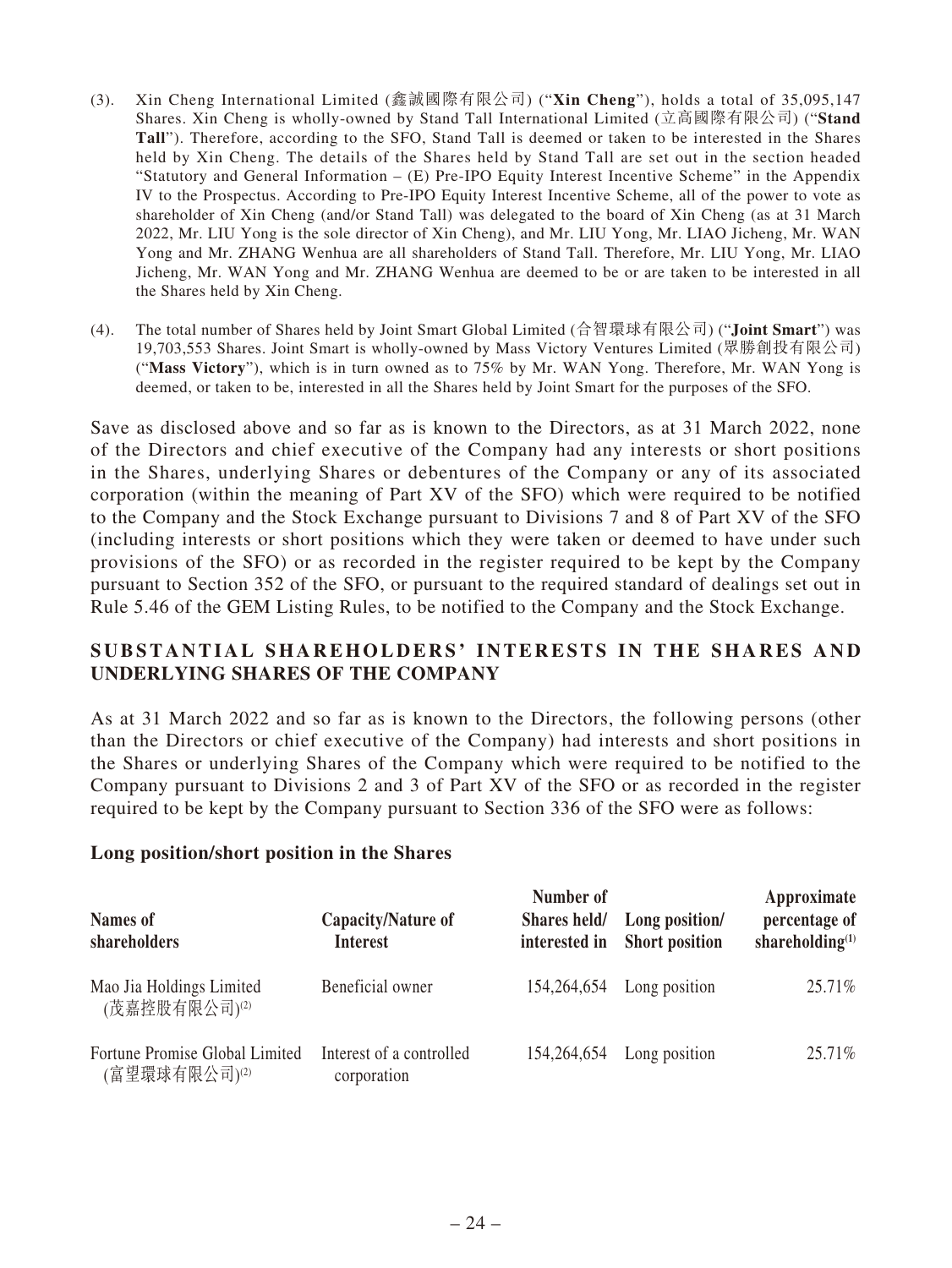| <b>Names</b> of<br>shareholders                                                   | Capacity/Nature of<br><b>Interest</b>   | Number of<br>Shares held/<br>interested in | Long position/<br><b>Short position</b> | Approximate<br>percentage of<br>shareholding <sup>(1)</sup> |
|-----------------------------------------------------------------------------------|-----------------------------------------|--------------------------------------------|-----------------------------------------|-------------------------------------------------------------|
| Shenzhen Kingdom Sci-Tech<br>Co., Ltd.                                            | Beneficial owner                        | 119,500,000                                | Long position                           | 19.92%                                                      |
| Probest Limited                                                                   | Interest of a controlled<br>corporation | 119,500,000                                | Long position                           | 19.92%                                                      |
| SBI China Capital Financial<br><b>Services Limited</b>                            | Beneficial owner                        | 119,500,000                                | Long position                           | 19.92%                                                      |
| <b>SBI China Capital Holdings</b><br>Limited                                      | Interest of a controlled<br>corporation | 119,500,000                                | Long position                           | 19.92%                                                      |
| Mr. CAO Guoqi                                                                     | Interest of a controlled<br>corporation | 119,500,000                                | Long position                           | 19.92%                                                      |
| <b>Coast International Asset</b><br>Management Limited <sup>(3)</sup>             | Investment manager                      | 50,000,000                                 | Long position                           | 8.33%                                                       |
| Coast Flagship Investment SPC<br>- Harvest IPO Mixed Strategy<br>Investment SP(3) | Beneficial owner                        | 50,000,000                                 | Long position                           | 8.33%                                                       |
| Xin Cheng International Limited<br>(鑫誠國際有限公司)⑷                                    | Beneficial owner<br>Trustee             | 33,910,521<br>1,184,626                    | Long position<br>Long position          |                                                             |
|                                                                                   |                                         | Total: 35,095,147                          | Long position                           | 5.84%                                                       |
| Stand Tall International Limited Interest of a controlled<br>(立高國際有限公司)(4)        | corporation                             |                                            | 35,095,147 Long position                | 5.84%                                                       |
| Ms. LIU Xiaoming <sup>(5)</sup>                                                   | Interest of spouse                      | 189,359,801                                | Long position                           | 31.55%                                                      |
| Ms. CHEN Zhaoxia <sup>(6)</sup>                                                   | Interest of spouse                      | 54,798,700                                 | Long position                           | 9.13%                                                       |
| Ms. LU Ximeng <sup>(7)</sup>                                                      | Interest of spouse                      | 35,095,147                                 | Long position                           | 5.84%                                                       |
| Ms. YE Liqin <sup>(8)</sup>                                                       | Interest of spouse                      | 35,095,147                                 | Long position                           | 5.84%                                                       |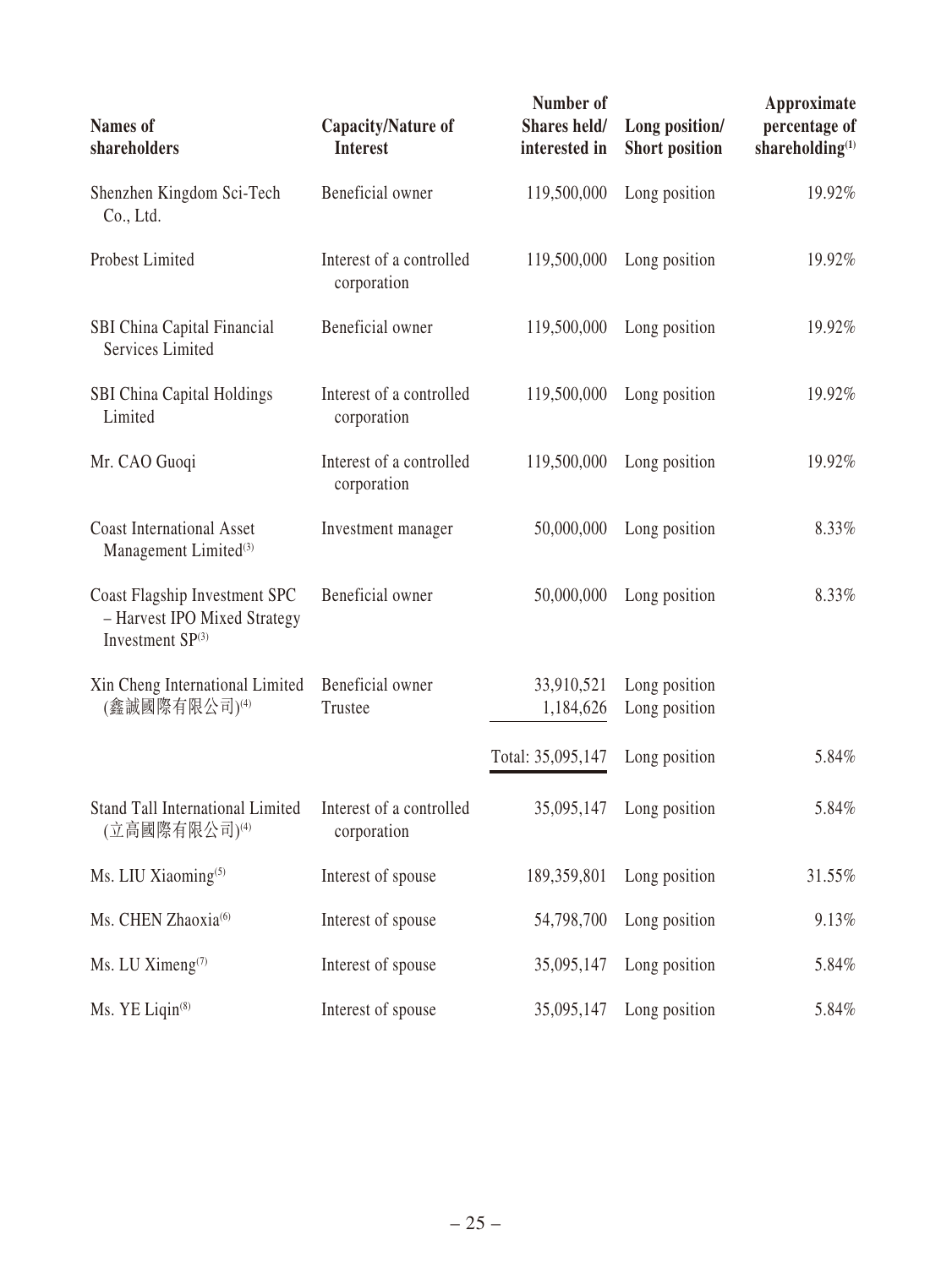#### *Notes:*

- (1). As at 31 March 2022, the total number of issued Shares was 600,000,000 Shares.
- (2). Mao Jia is wholly-owned by Fortune Promise. Therefore, Fortune Promise is deemed, or taken to be, interested in all the Shares held by Mao Jia for the purposes of the SFO.
- (3). Coast Flagship Investment SPC-Harvest IPO Mixed Strategy Investment SP is a Fund that is managed by Coast International Asset Management Limited in its capacity as an investment manager. Therefore, Coast International Asset Management Limited is deemed, or taken to be, interested in all the Shares held by Coast Flagship Investment SPC-Harvest IPO Mixed Strategy Investment SP for the purpose of the SFO.
- (4). Xin Cheng holds 33,910,521 and 1,184,626 Shares as beneficial owner and trustee respectively. The 1,184,626 Shares are held by Xin Cheng as trustee arising from or in relation to the employee share ownership scheme of Tele-Trend Konson (Hong Kong) Limited (捷利港信(香港)有限公司) which is an indirectly wholly-owned subsidiary of the Company. Xin Cheng is wholly-owned by Stand Tall. Therefore, Stand Tall is deemed, or taken to be, interested in all the Shares held by Xin Cheng for the purposes of the SFO. The detailed information in relation to the Shares held by Stand Tall is set out in the section headed "Statutory and General Information – (E) Pre-IPO Equity Interest Incentive Scheme" in Appendix IV to the Prospectus. According to Pre-IPO Equity Interest Incentive Scheme, all of the power to vote as shareholder of Xin Cheng (and/or Stand Tall) was delegated to the board of Xin Cheng.
- (5). Ms. LIU Xiaoming is the spouse of Mr. LIU Yong. Therefore, Ms. LIU Xiaoming is deemed, or taken to be, interested in all the Shares held by Mr. LIU Yong for the purpose of the SFO.
- (6). Ms. CHEN Zhaoxia is the spouse of Mr. WAN Yong. Therefore, Ms. CHEN Zhaoxia is deemed, or taken to be, interested in all the Shares held by Mr. WAN Yong for the purpose of the SFO.
- (7). Ms. LU Ximeng is the spouse of Mr. LIAO Jicheng. Therefore, Ms. LU Ximeng is deemed, or taken to be, interested in all the Shares held by Mr. LIAO Jicheng for the purpose of the SFO.
- (8). Ms. YE Liqin is the spouse of Mr. ZHANG Wenhua. Therefore, Ms. YE Liqin is deemed, or taken to be, interested in all the Shares held by Mr. ZHANG Wenhua for the purpose of the SFO.

Save as disclosed above, as at 31 March 2022, the Directors were not aware of any interests or short positions owned by any other persons (other than the Directors or chief executive of the Company) in the Shares or underlying Shares of the Company which were required to be notified to the Company pursuant to Divisions 2 and 3 of Part XV of the SFO or as recorded in the register required to be kept by the Company pursuant to Section 336 of the SFO.

## **SHARE OPTION SCHEME**

The Company has conditionally adopted a share option scheme on 29 August 2018. The purpose of the share option scheme is to attract and retain the best available personnel, to provide additional incentive to employees (full-time or part-time), Directors, consultants or advisers, distributors, contractors, suppliers, agents, customers, business partners and services providers of the Group and to promote the success of the business of the Group. Details of the share option scheme are set out in the section headed "Statutory and General Information – D. Share Option Scheme" in Appendix IV of the Prospectus. From the date of adoption of such share option scheme to 31 March 2022, no share option was granted, exercised or cancelled and there was no share option outstanding as at 31 March 2022.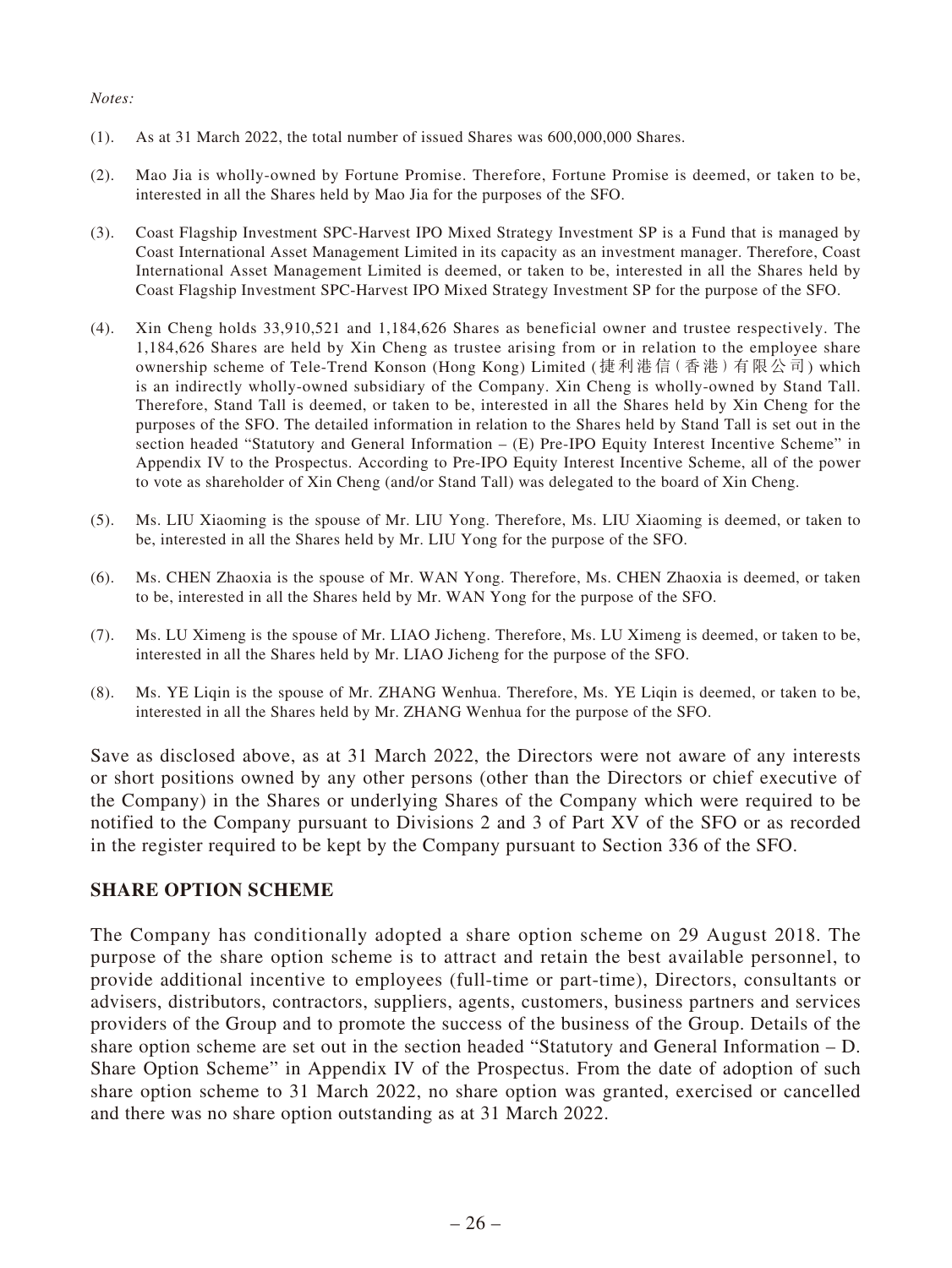# **PRE-IPO EQUITY INTEREST INCENTIVE SCHEME**

The Company adopted a pre-IPO equity interest incentive scheme on 16 July 2015 which was revised on 10 July 2017. The pre-IPO equity interest incentive scheme was established by Xin Cheng International Limited (鑫誠國際有限公司) to recognise and reward the contribution of certain eligible participants who have or may have made to the growth and development of the business of the Group, the principal terms of which are set out in the section headed "Statutory and General Information – E. Pre-IPO Equity Interest Incentive Scheme" in Appendix IV of the Prospectus.

## **SHARE AWARD SCHEME**

On 19 December 2018 (the "**Adoption Date**"), the Company adopted a share award scheme (the "**Share Award Scheme**"). The purpose of the Share Award Scheme is to provide incentives for the employees to continuously make substantial contributions to the Group's long-term growth in the future and to attract and retain talented employees who may be beneficial to the growth and development of the Group.

For details of the Share Award Scheme, please refer to the announcements of the Company dated 19 December 2018, 21 January 2019, 1 February 2019, 28 February 2019, 7 March 2019, 12 March 2019, 14 March 2019, 28 March 2019, 9 April 2019, 4 July 2019, 22 August 2019 and 5 February 2021 and 30 December 2021, respectively.

The Company shall comply with the relevant GEM Listing Rules on granting the awarded shares. As at 31 March 2022, the trustee of the Share Award Scheme had purchased a total of 25,000,000 shares of the Company from the secondary market at a total consideration of about HK\$14,337,420. Save as disclosed in the Company's announcement dated 30 December 2021, no shares purchased under the Share Award Scheme have been awarded to any employee of the Company under the Share Award Scheme during the Reporting Period. As all award shares have been granted to employees, the trustee of the Share Award Scheme has been terminated on 23 February 2022.

## **PURCHASE, SALE OR REDEMPTION OF THE COMPANY'S LISTED SECURITIES**

The Directors confirm that neither the Company nor any of its subsidiaries redeemed, purchased or sold any of the Company's securities during the Reporting Period.

## **COMPETING BUSINESS**

During the Reporting Period, none of the Directors, controlling Shareholders or substantial Shareholders of the Company, nor any of their respective close associates (as defined under the GEM Listing Rules) had engaged in any business that competes or may compete, directly or indirectly, with the business of the Group or had any other conflicts of interest with the Group, nor were they aware of any other conflicts of interest which any such person has or may have with the Group.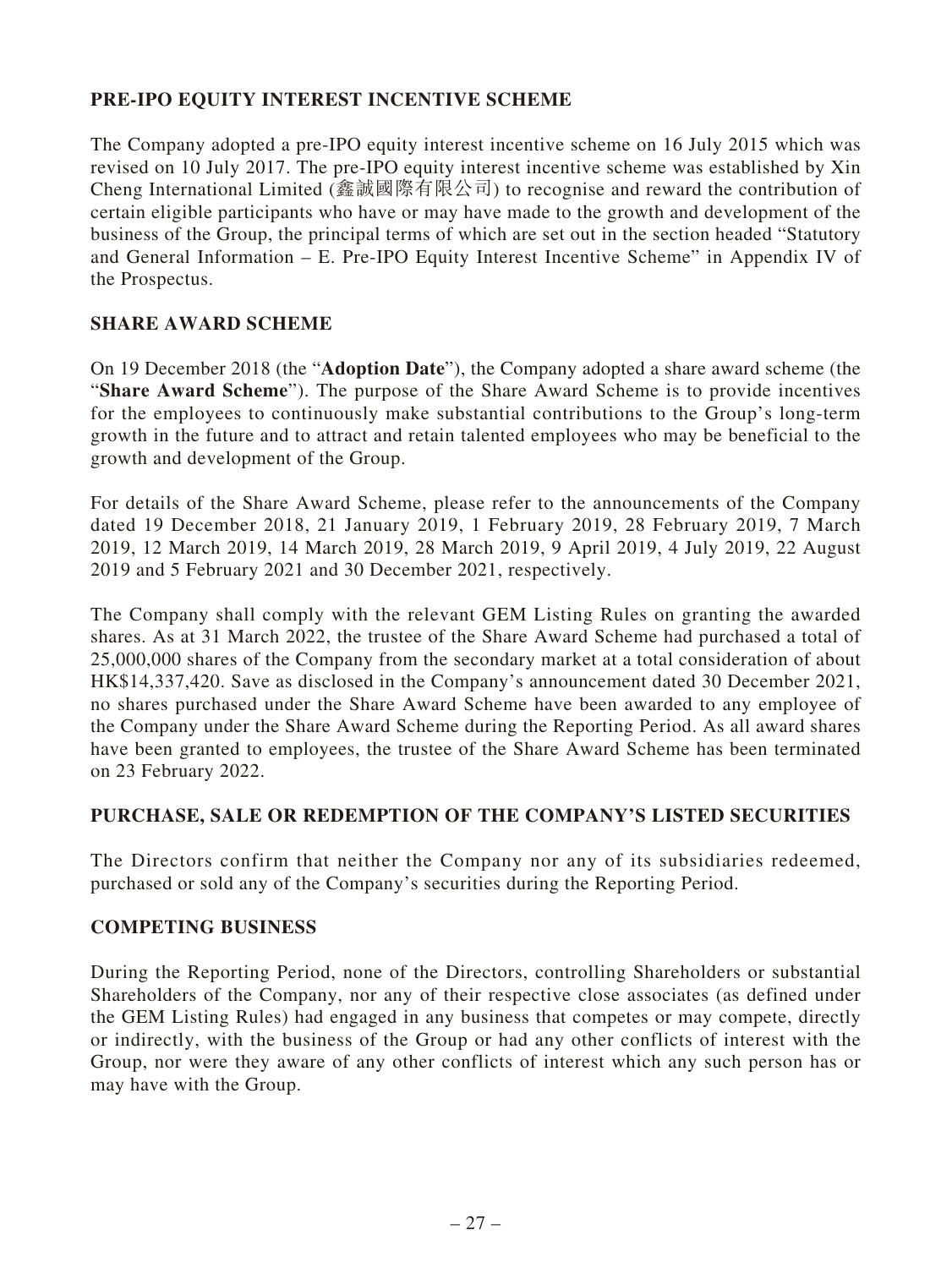# **DEED OF NON-COMPETITION**

The deed of non-competition (the "**Deed of Non-Competition**") dated 29 August 2018 was entered into by Mr. LIU Yong, Fortune Promise Global Limited (富望環球有限公司), Mao Jia Holdings Limited (茂嘉控股有限公司), Stand Tall International Limited (立高國際有限 公司) and Xin Cheng International Limited (鑫誠國際有限公司) in favour of the Company (for the Company and as trustee for and on behalf of the subsidiaries of the Company) in regard to non-competition undertakings. The details of the Deed of Non-Competition have been disclosed in the Prospectus under the section headed "Relationship with Controlling Shareholders – Non-Competition Undertakings".

During the Reporting Period, the Company had not received any information in writing from any of the controlling shareholders of the Company, being Mr. LIU Yong, Fortune Promise, Mao Jia, Stand Tall and Xin Cheng (each a "**Controlling Shareholder**" and collectively the "**Controlling Shareholders**") in respect of any new business opportunity which competed or might compete with the existing and future business of the Group which were offered to or came to be the knowledge of the Controlling Shareholders or their associates (other than any member of the Group), and the Company has received an annual written confirmation from each Controlling Shareholder in respect of him/it and his/its associates in compliance with the Deed of Non-Competition. The independent non-executive Directors have also reviewed and were satisfied that each of the Controlling Shareholders had complied with the Deed of Noncompetition.

## **INTEREST OF THE COMPLIANCE ADVISER**

In accordance with Rule 6A.19 of the GEM Listing Rules, the Group appointed Innovax Capital Limited as the compliance adviser. The appointment of Innovax Capital Limited ended on 30 June 2021. Neither the Group's compliance adviser, Innovax Capital Limited, nor any of its directors, employees or close associates had any interests in the securities of the Company or any member of the Group (including options or rights to subscribe for such securities), which is required to be notified to the Company pursuant to Rule 6A.32 of the GEM Listing Rules.

## **SECURITIES TRANSACTIONS BY DIRECTORS**

The Company has adopted a code of conduct regarding securities transactions by Directors on terms no less exacting than the required standard of dealings set out in Rules 5.48 to 5.67 of the GEM Listing Rules. Having made specific enquiry of all the Directors by the Company, all the Directors had confirmed that they had been in compliance with the required standard of dealings and the code of conduct regarding securities transactions by Directors adopted by the Company during the Reporting Period.

# **CORPORATE GOVERNANCE CODE**

During the Reporting Period, the Company has complied with all the applicable code provisions of the Corporate Governance Code (the "**CG Code**") contained in Appendix 15 to the GEM Listing Rules, except for the deviation from Code Provision A.2.1.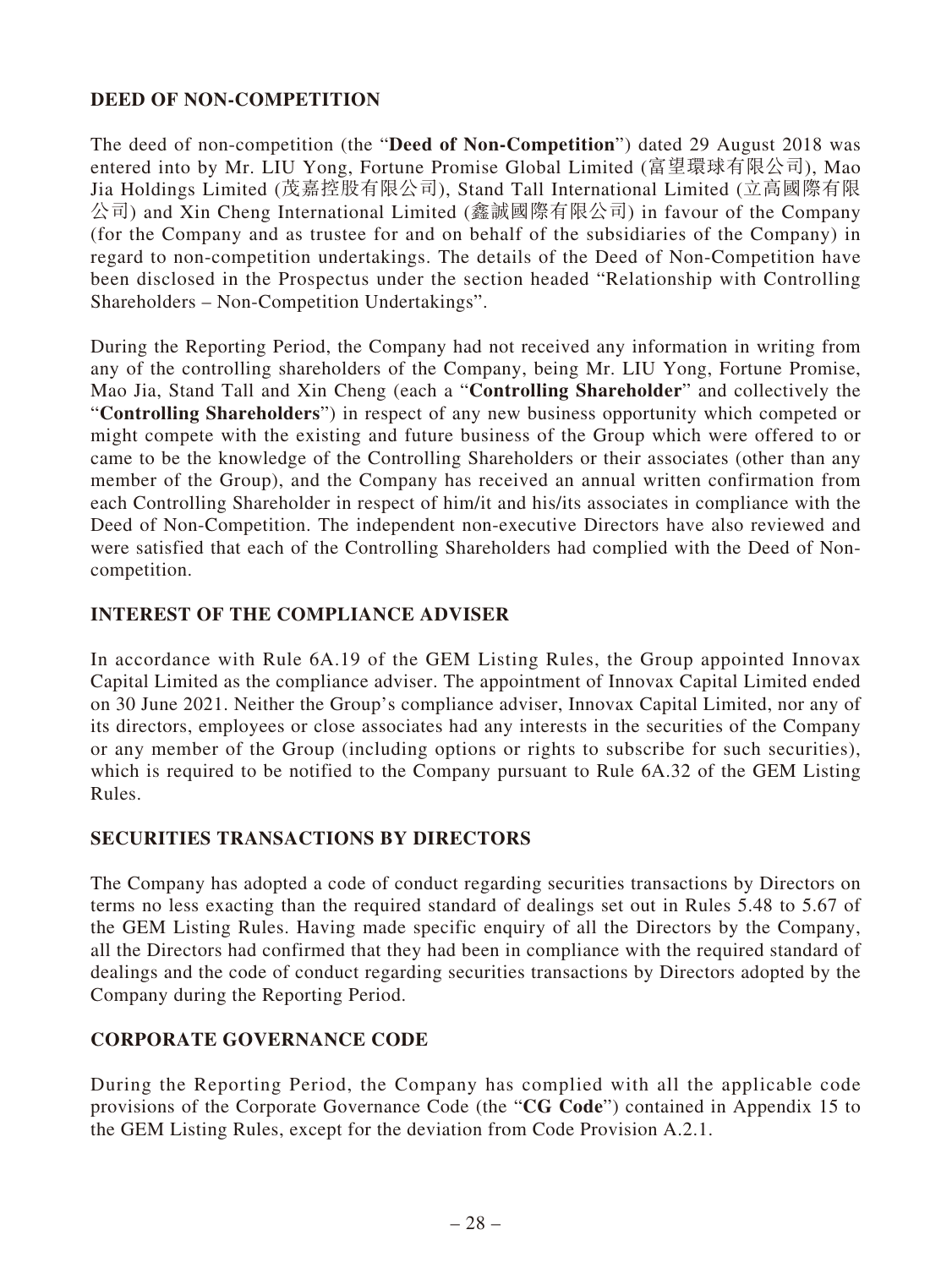Code Provision A.2.1 of the CG Code stipulates that the roles of chairman and chief executive officer should be separate and should not be performed by the same individual. Mr. LIU Yong is the chairman and the chief executive officer of the Company and has been managing the Group's business and its overall financial and strategic planning since April 2010. The Board believes that the vesting of the roles of chairman and chief executive officer in Mr. LIU Yong is beneficial to the business operations and management of the Group and will provide a strong and consistent leadership to the Group. In addition, due to the presence of three independent non-executive Directors which represents over one-third of the Board, the Board considers that there is a balance of power and authority such that no one individual has unfettered power of decision. Accordingly, the Company has not segregated the roles of its chairman and chief executive officer as required by Code Provision A.2.1 of the CG Code.

# **CHANGE IN AUDITORS IN PRECEDING 3 YEARS**

SHINEWING (HK) CPA Limited ("**SHINEWING**") was appointed as the auditor of the Company with effect from 6 March 2020 following the resignation of KPMG as the Company's auditor with effect from 6 March 2020. The consolidated financial statements for the year ended 31 March 2022 have been audited by SHINEWING who will retire and, being eligible, offers itself for re-appointment as an auditor of the Company. A resolution for reappointment of SHINEWING as auditor of the Company will be proposed at the forthcoming annual general meeting of the Company (the "**AGM**").

# **EVENTS AFTER THE REPORTING PERIOD**

The Company has been informed by relevant shareholders that, as a demonstration of their confidence in the long-term development of the Company, they have each voluntarily given a lock-up undertaking (the "**Lock-up Undertakings**") only in respect of their direct or indirect interests in the Shares. For details of the Lock-up Undertakings, please refer to the announcements of the Company dated 22 April 2022.

Save as disclosed above, there is no other material event affecting the Group which has been occurred after the Reporting Period and up to the date of this announcement.

## **AUDIT COMMITTEE**

The audit committee of the Board (the "**Audit Committee**") was established on 29 August 2018 with written terms of reference in compliance with Rule 5.28 of the GEM Listing Rules and Code Provision C.3 of the CG Code. The primary duties of the Audit Committee are to review and supervise the financial reporting process and internal control system, nominate and monitor external auditors and to provide advice and comments to the Board on matters related to corporate governance. The full terms of reference setting out details of duties of the Audit Committee is available on both the GEM website of the Stock Exchange and the Company's website. The Audit Committee currently comprises three independent non-executive Directors, namely Dr. LOKE Yu, Ms. JIAO Jie and Mr. MAN Kong Yui. Dr. LOKE Yu is the chairman of the Audit Committee.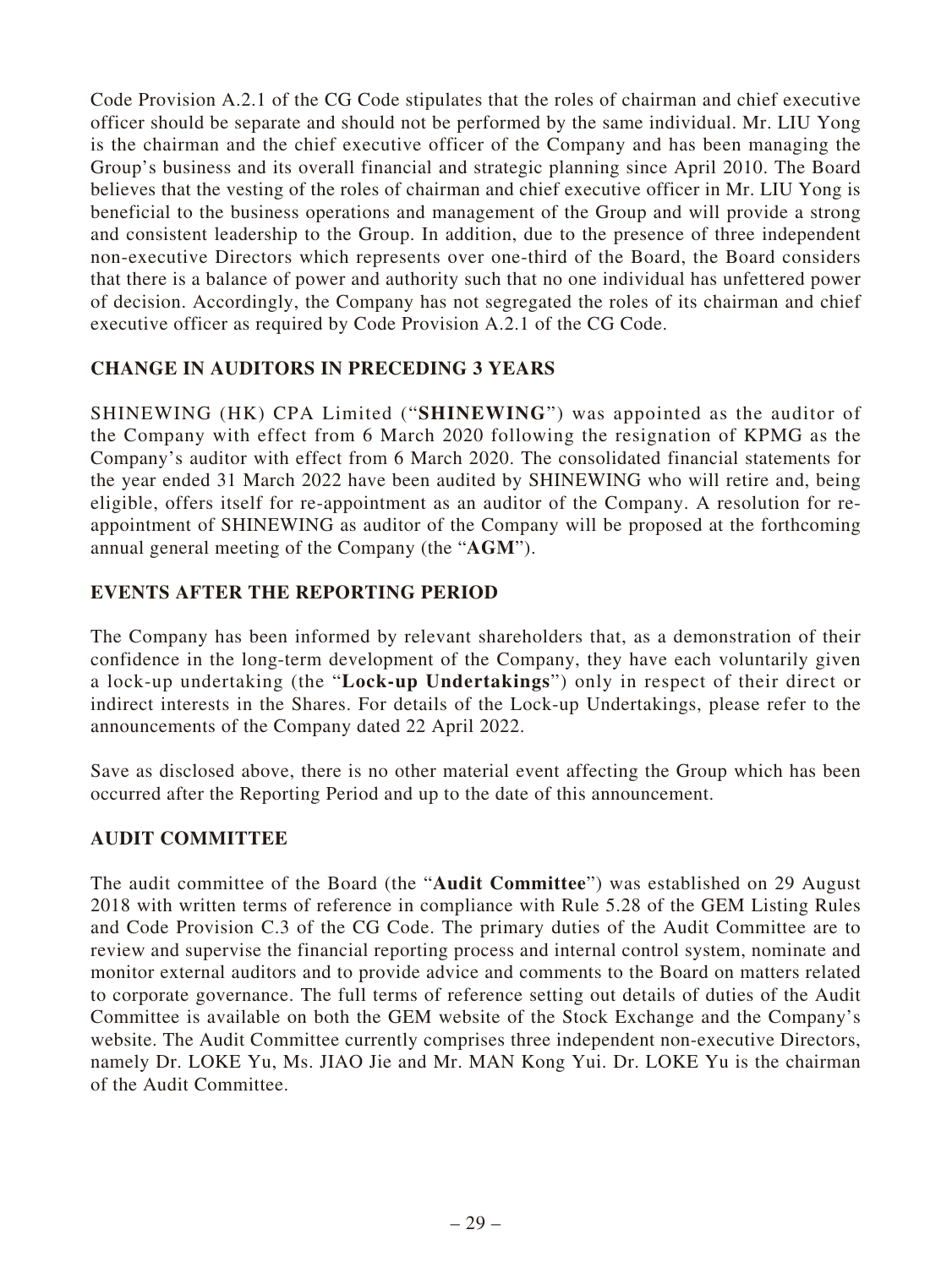The Audit Committee is satisfied with their review of the auditor's remuneration, the independence of the auditor, SHINEWING, and has recommended the Board to re-appoint SHINEWING as the Company's auditor for the financial year ending 31 March 2023, which is subject to the approval of Shareholders at the forthcoming AGM. The Audit Committee has reviewed the consolidated financial statements of the Group for the year ended 31 March 2022 and this annual results announcement.

## **ANNUAL GENERAL MEETING**

The forthcoming AGM will be held on Thursday, 18 August 2022, the notice of which shall be sent to the Shareholders in accordance with the articles of association of the Company, the GEM Listing Rules and other applicable laws and regulations.

## **SUFFICIENCY OF PUBLIC FLOAT**

Based on the information that is publicly available to the Company and within the knowledge of the Directors, the Company has maintained a sufficient public float as required under the GEM Listing Rules as at the date of this announcement.

# **SCOPE OF WORK OF SHINEWING**

The figures in respect of the Group's consolidated statement of financial position, consolidated statement of profit or loss and other comprehensive income and the related notes thereto for the year ended 31 March 2022 as set out in the Preliminary Announcement have been agreed by the Group's auditor, SHINEWING, to the amounts set out in the Group's audited consolidated financial statement for the year. The work performed by SHINEWING in this respect did not constitute an assurance engagement in accordance with Hong Kong Standards on Auditing, Hong Kong Standards on Review Engagements or Hong Kong Standards on Assurance Engagements issued by the Hong Kong Institute of Certified Public Accountants and consequently no assurance has been expressed by SHINEWING on the preliminary announcement.

## **PUBLICATION OF ANNUAL RESULTS AND ANNUAL REPORT**

This annual results announcement is published on the GEM website of the Stock Exchange at www.hkgem.com and of the Company's website at www.tradego8.com. The annual report of the Company for the year ended 31 March 2022 will be despatched to the Shareholders and will be available on the respective websites of the Stock Exchange and the Company in due course.